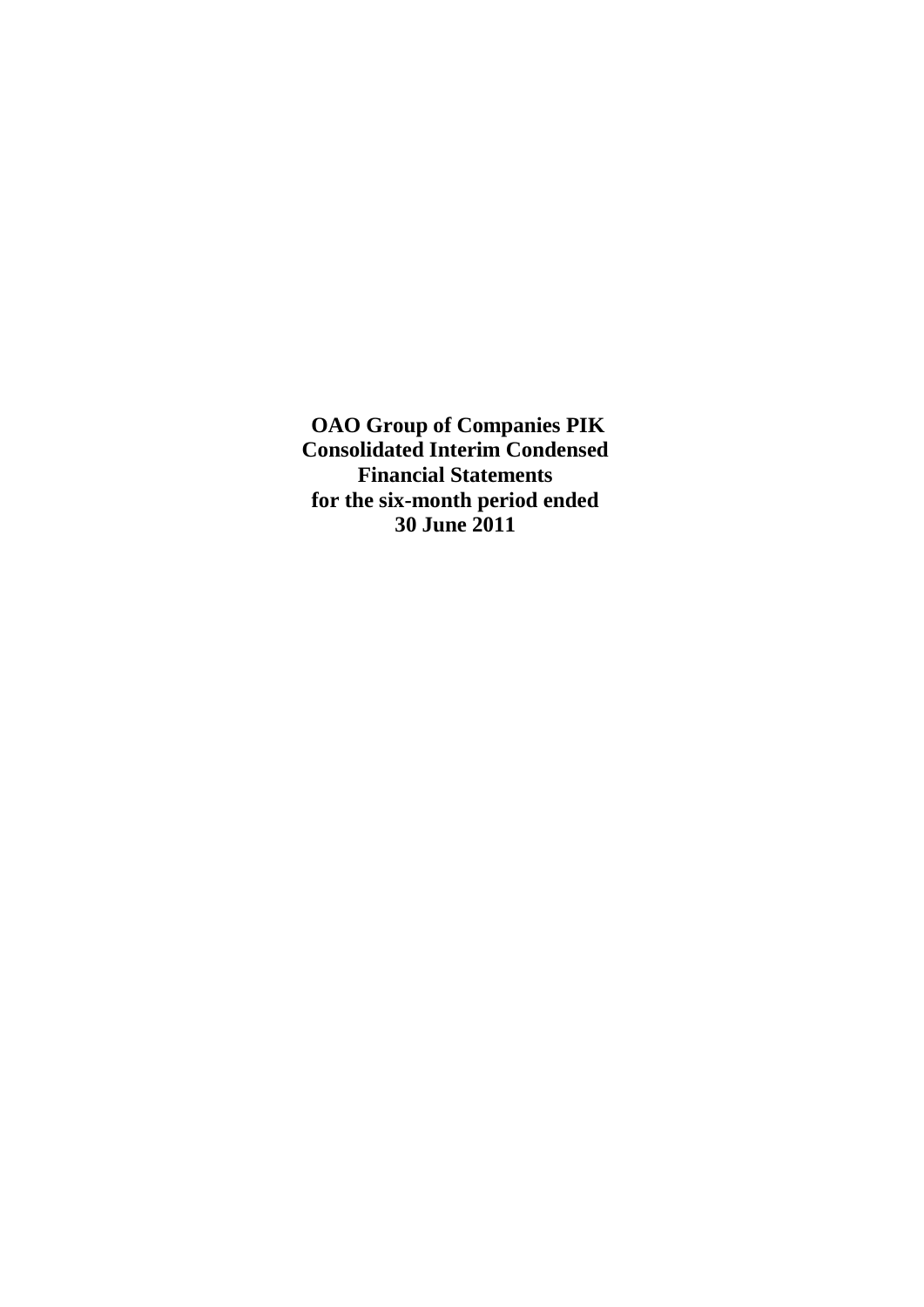# **Contents**

# **Consolidated Interim Condensed Financial Statements**

| <b>Consolidated Interim Condensed Statement of Financial Position</b> | 3 |
|-----------------------------------------------------------------------|---|
| Consolidated Interim Condensed Statement of Comprehensive Income 4    |   |
| Consolidated Interim Condensed Statement of Changes in Equity         | 5 |
| <b>Consolidated Interim Condensed Statement of Cash Flows</b>         | 6 |
| Notes to the Consolidated Interim Condensed Financial Statements      | 7 |

# **Independent Auditors' Report** 20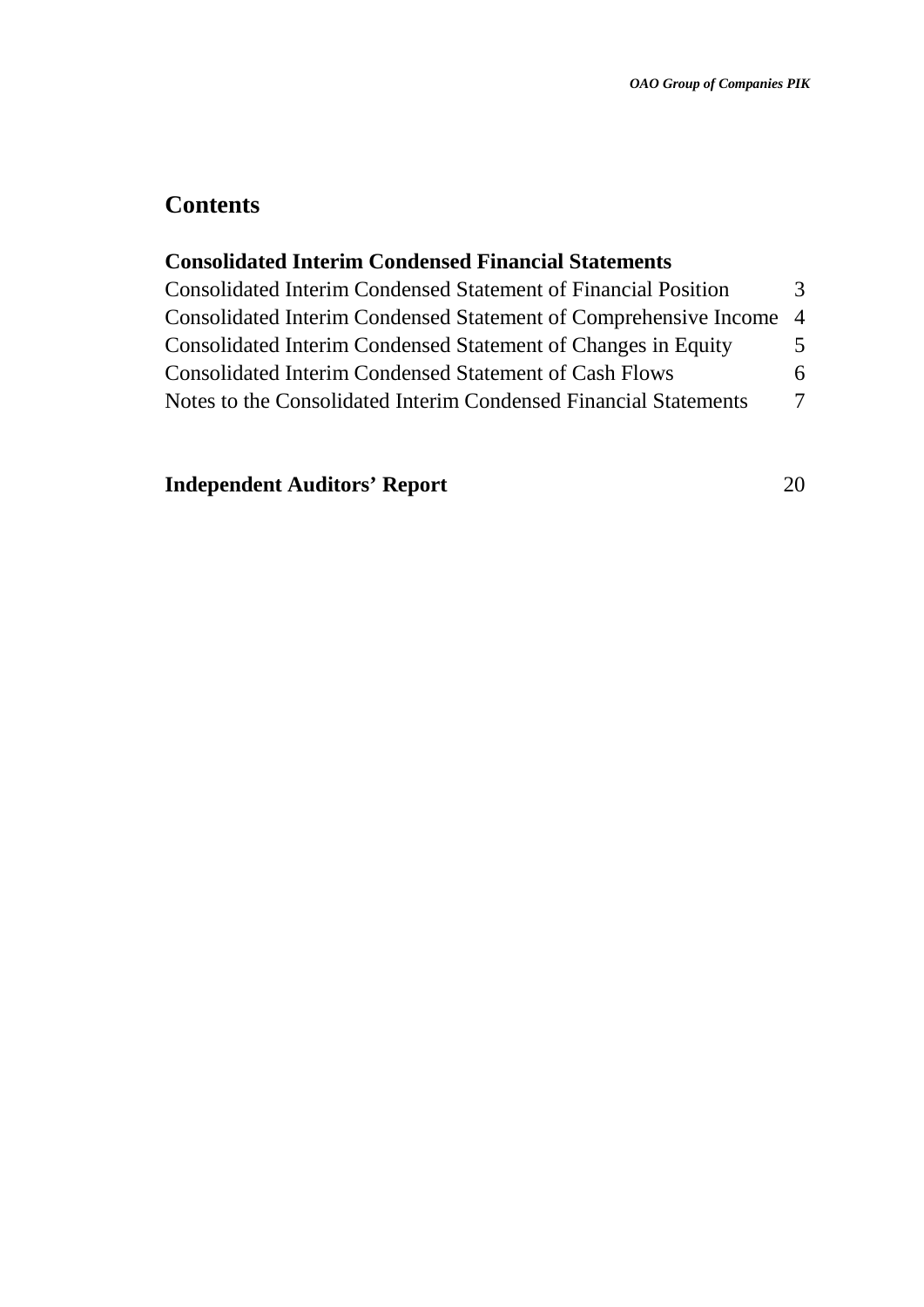Consolidated Interim Condensed Financial Statements as at and for the six-month period ended 30 June 2011

## Consolidated Interim Condensed Statement of Financial Position

| mln RUB                                            | Note | 30 June 2011 | 31 December 2010 |
|----------------------------------------------------|------|--------------|------------------|
| <b>ASSETS</b>                                      |      |              |                  |
| Non-current assets                                 |      |              |                  |
| Property, plant and equipment                      |      | 9,576        | 9,452            |
| Intangible assets                                  |      | 24,313       | 22,844           |
| Other investments                                  |      | 145          | 2                |
| Deferred tax assets                                |      | 105          | 334              |
| Total non-current assets                           |      | 34,139       | 32,632           |
| <b>Current assets</b>                              |      |              |                  |
| Inventories                                        |      | 76,888       | 67,634           |
| Other investments                                  |      | 180          | 778              |
| Income tax receivable                              |      | 175          | 87               |
| Trade and other receivables                        |      | 10,845       | 11,877           |
| Cash and cash equivalents                          |      | 2,503        | 4,350            |
| Assets classified as held for sale                 | 9    | 4,767        | 4,803            |
| <b>Total current assets</b>                        |      | 95,358       | 89,529           |
| <b>Total assets</b>                                |      | 129,497      | 122,161          |
| <b>EQUITY AND LIABILITIES</b>                      |      |              |                  |
| Equity                                             |      |              |                  |
| Share capital                                      |      | 30,843       | 30,843           |
| Additional paid-in capital                         |      | 20,082       | 20,082           |
| Reserve resulting from additional share issue      |      | (28, 506)    | (28, 506)        |
| Retained earnings                                  |      | (21, 578)    | (24, 759)        |
| Total equity attributable to equity holders of the |      |              |                  |
| Company                                            |      | 841          | (2,340)          |
| Non-controlling interest                           |      | 350          | 345              |
| <b>Total equity</b>                                |      | 1,191        | (1,995)          |
| Non-current liabilities                            |      |              |                  |
| Loans and borrowings                               | 17   | 28,937       | 4,916            |
| Trade and other payables                           |      | 78           | 20               |
| Deferred tax liabilities                           |      | 1,960        | 2,093            |
| <b>Total non-current liabilities</b>               |      | 30,975       | 7,029            |
| <b>Current liabilities</b>                         |      |              |                  |
| Loans and borrowings                               | 17   | 16,095       | 39,062           |
| Trade and other payables                           |      | 56,509       | 53,451           |
| Provisions                                         | 16   | 21,012       | 21,360           |
| Income tax payable                                 |      | 219          | 423              |
| Liabilities classified as held for sale            | 9    | 3,496        | 2,831            |
| <b>Total current liabilities</b>                   |      | 97,331       | 117,127          |
| <b>Total liabilities</b>                           |      | 128,306      | 124,156          |
| Total equity and liabilities                       |      | 129,497      | 122,161          |

These consolidated interim condensed financial statements were approved by the Board of Directors on 20 September 2011 and were signed on its behalf by:

Pavel A. Poselenov President

Z

Andrey M. Rodionov Vice-President, Economics and Finance

3

The consolidated interim condensed statement of financial position is to be read in conjunction with the notes to, and forming part of, the consolidated interim condensed financial statements set out on pages 7 to 19.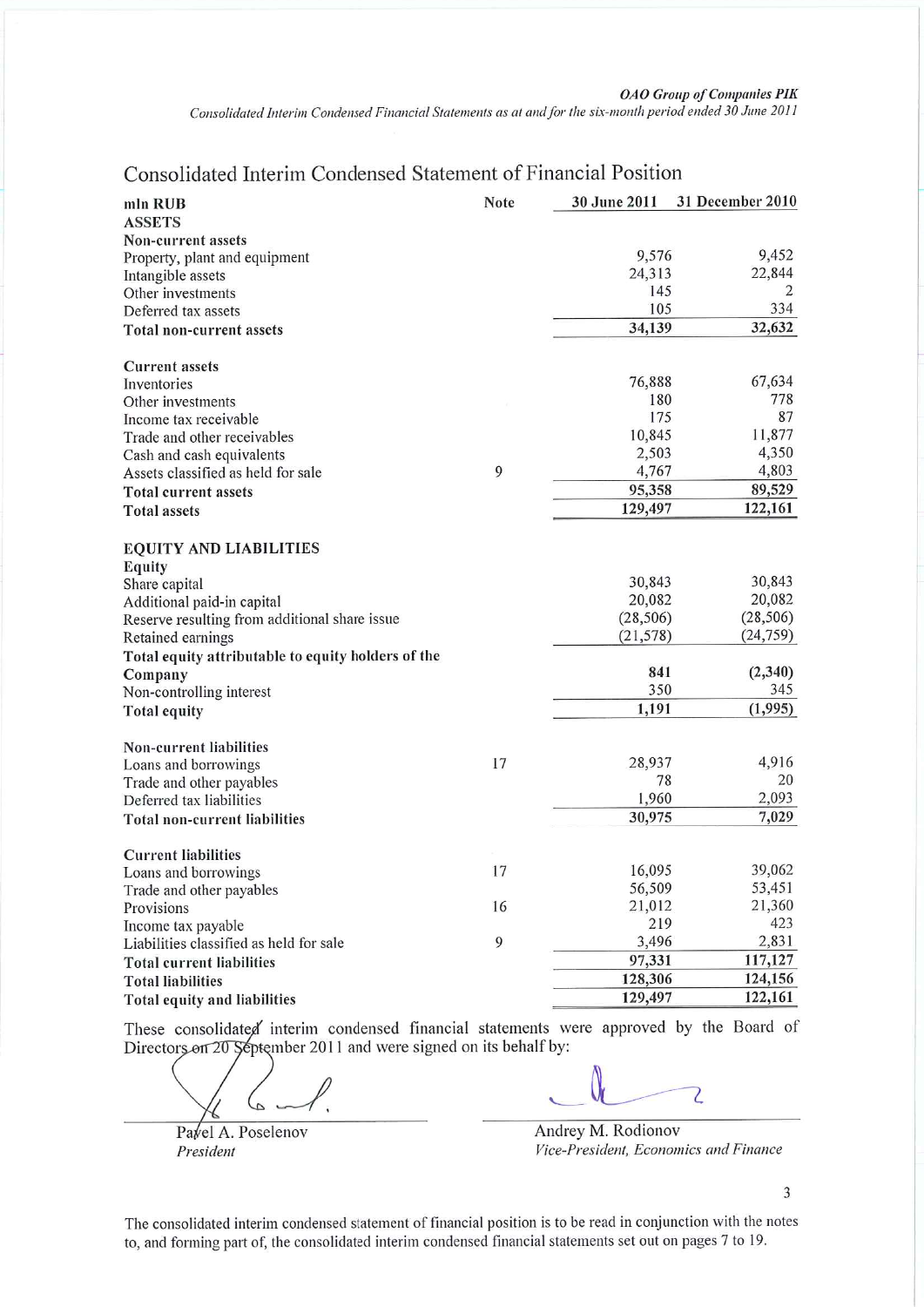### Consolidated Interim Condensed Statement of Comprehensive Income

<span id="page-3-0"></span>

| mln RUB                                                       | <b>Note</b> | Six-month period<br>ended<br>30 June 2011 | Six-month period<br>ended<br><b>30 June 2010</b> |
|---------------------------------------------------------------|-------------|-------------------------------------------|--------------------------------------------------|
|                                                               |             |                                           |                                                  |
| Revenue                                                       | 10          | 22,794                                    | 15,126                                           |
| Cost of sales                                                 |             | (19,060)                                  | (15, 170)                                        |
| <b>Gross profit</b>                                           |             | 3,734                                     | (44)                                             |
| Distribution expenses                                         |             | (301)                                     | (222)                                            |
| Administrative expenses                                       |             | (1, 913)                                  | (1,780)                                          |
| Impairment (losses) and reversal of impairment<br>losses, net | 14          | 1,710                                     | (613)                                            |
| Other income and expenses                                     | 15          | 543                                       | 79                                               |
| Finance income                                                | 11          | 2,403                                     | 211                                              |
| Finance costs                                                 | 12          | (2,160)                                   | (4,283)                                          |
| Share of loss of equity accounted investees, net of           |             |                                           |                                                  |
| income tax                                                    |             |                                           | (33)                                             |
| Profit/(loss) before income tax                               |             | 4,016                                     | (6,685)                                          |
| Income tax (expense)/benefit                                  | 13          | (830)                                     | 1,514                                            |
| Profit/(loss) and total comprehensive income for              |             |                                           |                                                  |
| the period                                                    |             | 3,186                                     | (5,171)                                          |
| Attributable to:                                              |             |                                           |                                                  |
| Owners of the Company                                         |             | 3,181                                     | (5,131)                                          |
| Non-controlling interests                                     |             | 5                                         | (40)                                             |
| Total comprehensive income for the period                     |             | 3,186                                     | (5,171)                                          |
| Basic and diluted earnings/(loss) per share                   |             | 6.45 RUB                                  | $(10.40)$ RUB                                    |

The consolidated interim condensed statement of comprehensive income is to be read in conjunction with the notes to, and forming part of, the consolidated interim condensed financial statements set out on pages [7](#page-6-1) to 19.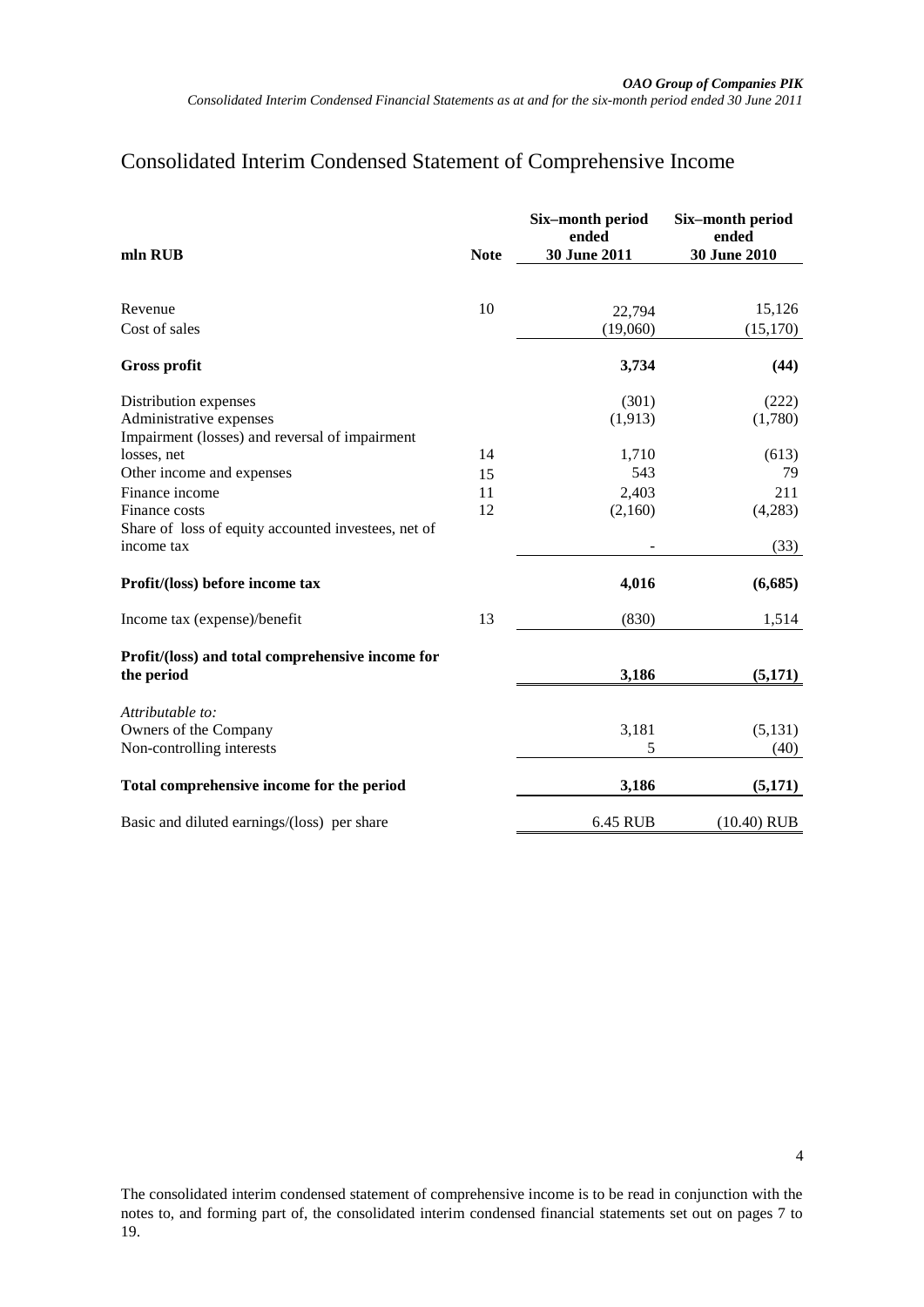*OAO Group of Companies PIK*

5

*Consolidated Interim Condensed Financial Statements as at and for the six-month period ended 30 June 2011*

# Consolidated Interim Condensed Statement of Changes in Equity

<span id="page-4-0"></span>

|                                                                                                                                                                                                                 |                         |                                       | Attributable to equity holders of the Company |                             |                          | Non-<br>controlling<br>interest | <b>Total</b><br>equity |
|-----------------------------------------------------------------------------------------------------------------------------------------------------------------------------------------------------------------|-------------------------|---------------------------------------|-----------------------------------------------|-----------------------------|--------------------------|---------------------------------|------------------------|
|                                                                                                                                                                                                                 |                         |                                       | <b>Reserve resulting</b>                      |                             |                          |                                 |                        |
| mln RUB                                                                                                                                                                                                         | <b>Share</b><br>capital | <b>Additional paid-</b><br>in-capital | from additional share<br>issue                | <b>Retained</b><br>earnings | <b>Total</b>             |                                 |                        |
| <b>Balance as at 1 January 2010</b><br>Loss and total comprehensive income for the period<br>Transactions with owners, recorded directly in<br>equity                                                           | 30,843                  | 20,082                                | (28, 506)                                     | (17,294)<br>(5,131)         | 5,125<br>(5,131)         | 555<br>(40)                     | 5,680<br>(5,171)       |
| Changes in ownership interests in subsidiaries<br>that do not result in a loss of control<br>Change in non-controlling interests related<br>to disposed subsidiary<br>Dilution of non-controlling interest in a |                         |                                       |                                               |                             | $\overline{\phantom{a}}$ | (248)                           | (248)                  |
| subsidiary                                                                                                                                                                                                      |                         |                                       |                                               |                             |                          | 6                               | 6                      |
| Total transactions with owners                                                                                                                                                                                  | ۰                       | $\overline{\phantom{a}}$              | $\overline{\phantom{a}}$                      |                             | $\overline{\phantom{a}}$ | (242)                           | (242)                  |
| <b>Balance as at 30 June 2010</b>                                                                                                                                                                               | 30.843                  | 20,082                                | (28, 506)                                     | (22, 425)                   | (6)                      | 273                             | 267                    |
| <b>Balance as at 1 January 2011</b>                                                                                                                                                                             | 30,843                  | 20,082                                | (28,506)                                      | (24,759)                    | (2,340)                  | 345                             | (1,995)                |
| Profit and total comprehensive income for the<br>period                                                                                                                                                         |                         |                                       |                                               | 3,181                       | 3,181                    | 5                               | 3,186                  |
| Balance as at 30 June 2011                                                                                                                                                                                      | 30,843                  | 20,082                                | (28, 506)                                     | (21,578)                    | 841                      | 350                             | 1,191                  |

The consolidated interim condensed statement of changes in equity is to be read in conjunction with the notes to, and forming part of, the consolidated interim condensed financial statements set out on pages [7](#page-6-2) to 19.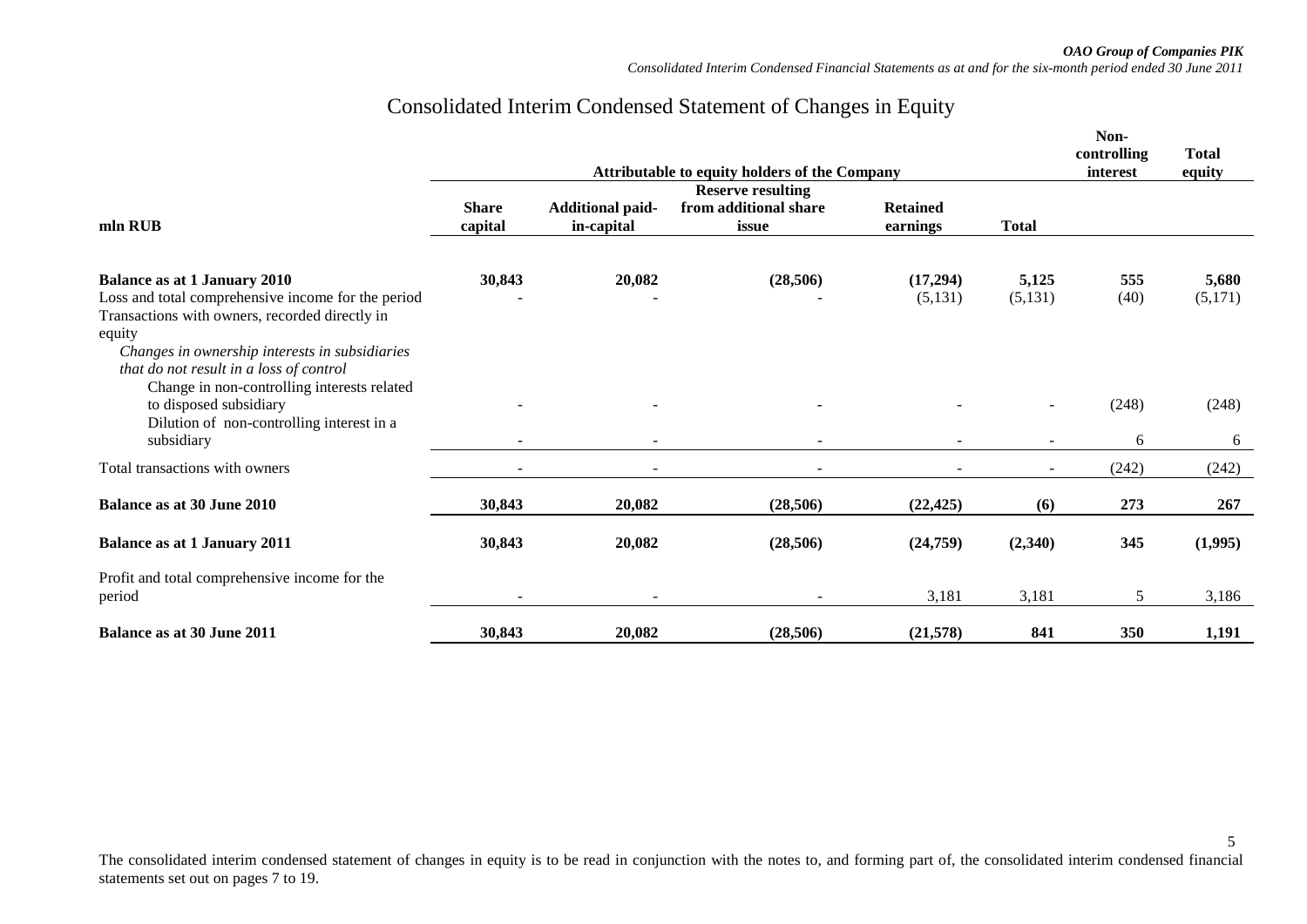## <span id="page-5-0"></span>Consolidated Interim Condensed Statement of Cash Flows

|                                                                                      | Six-month period<br>ended | Six-month period<br>ended |
|--------------------------------------------------------------------------------------|---------------------------|---------------------------|
| mln RUB                                                                              | 30 June 2011              | <b>30 June 2010</b>       |
| <b>OPERATING ACTIVITIES</b>                                                          |                           |                           |
| Profit/(loss) for the period                                                         | 3,186                     | (5,171)                   |
| Adjustments for:                                                                     |                           |                           |
| Depreciation and amortisation                                                        | 339                       | 383                       |
| Foreign exchange (gain)/loss, net                                                    | (894)                     | 472                       |
| Loss/(gain) on disposal of property, plant and equipment                             | 4                         | (6)                       |
| (Reversal of impairment loss)/impairment loss on non-current                         |                           |                           |
| assets and inventory write downs                                                     | (1,710)                   | 613                       |
| Share of loss of equity accounted investees, net of tax                              |                           | 33                        |
| Reversal of impairment/(impairment) of financial assets                              | (15)                      | 528                       |
| Gain on disposal of a subsidiary                                                     |                           | (331)                     |
| Interest expense, including penalties payable and reversal of                        |                           |                           |
| penalties                                                                            | 789                       |                           |
|                                                                                      | 59                        | 3,283                     |
| Change in non-controlling interest in limited liability companies<br>Interest income |                           |                           |
|                                                                                      | (115)                     | (211)                     |
| Income tax expense/(benefit)                                                         | 830                       | (1,514)                   |
| Operating profit/(loss) before changes in working capital and                        |                           |                           |
| provisions                                                                           | 2,473                     | (1,921)                   |
| Increase in inventories                                                              | (7, 737)                  | (2,560)                   |
| Decrease/(increase) in trade and other receivables                                   | 448                       | (2,644)                   |
| Increase in trade and other payables                                                 | 3,243                     | 1,375                     |
| (Decrease)/increase in provisions                                                    | (348)                     | 3,677                     |
| Cash flows utilised in operations before income taxes and                            |                           |                           |
| interest paid                                                                        | (1,921)                   | (2,073)                   |
| Income taxes paid                                                                    | (1,027)                   | (32)                      |
| Interest paid                                                                        | (2,626)                   | (1,852)                   |
| Cash flows utilised by operating activities                                          | (5,574)                   | (3,957)                   |
| <b>INVESTING ACTIVITIES</b>                                                          |                           |                           |
| Proceeds from disposal of property, plant and equipment                              | 15                        | 135                       |
| Interest received                                                                    |                           | 14                        |
| Acquisition of property, plant and equipment                                         | (181)                     | (81)                      |
| Acquisition of development rights and other intangible assets                        | (616)                     |                           |
| Proceeds from sale of equity accounted investee                                      | 1,721                     |                           |
| Loans advanced                                                                       | (165)                     | (28)                      |
| Repayment of loans advanced                                                          | 591                       | 119                       |
| <b>Cash flows from investing activities</b>                                          | 1,365                     | 159                       |
|                                                                                      |                           |                           |
| <b>FINANCING ACTIVITIES</b>                                                          |                           |                           |
| Proceeds from borrowings                                                             | 13,048                    | 7,076                     |
| Repayment of borrowings                                                              | (10,686)                  | (4,728)                   |
| <b>Cash flows from financing activities</b>                                          | 2,362                     | 2,348                     |
| Net decrease in cash and cash equivalents                                            | (1,847)                   | (1,450)                   |
| Cash and cash equivalents at beginning of period                                     | 4,350                     | 3,417                     |
| Cash and cash equivalents at end of period                                           | 2,503                     | 1,967                     |

The consolidated interim condensed statement of cash flows is to be read in conjunction with the notes to, and forming part of, the consolidated interim condensed financial statements set out on page[s 7](#page-6-0) to 19.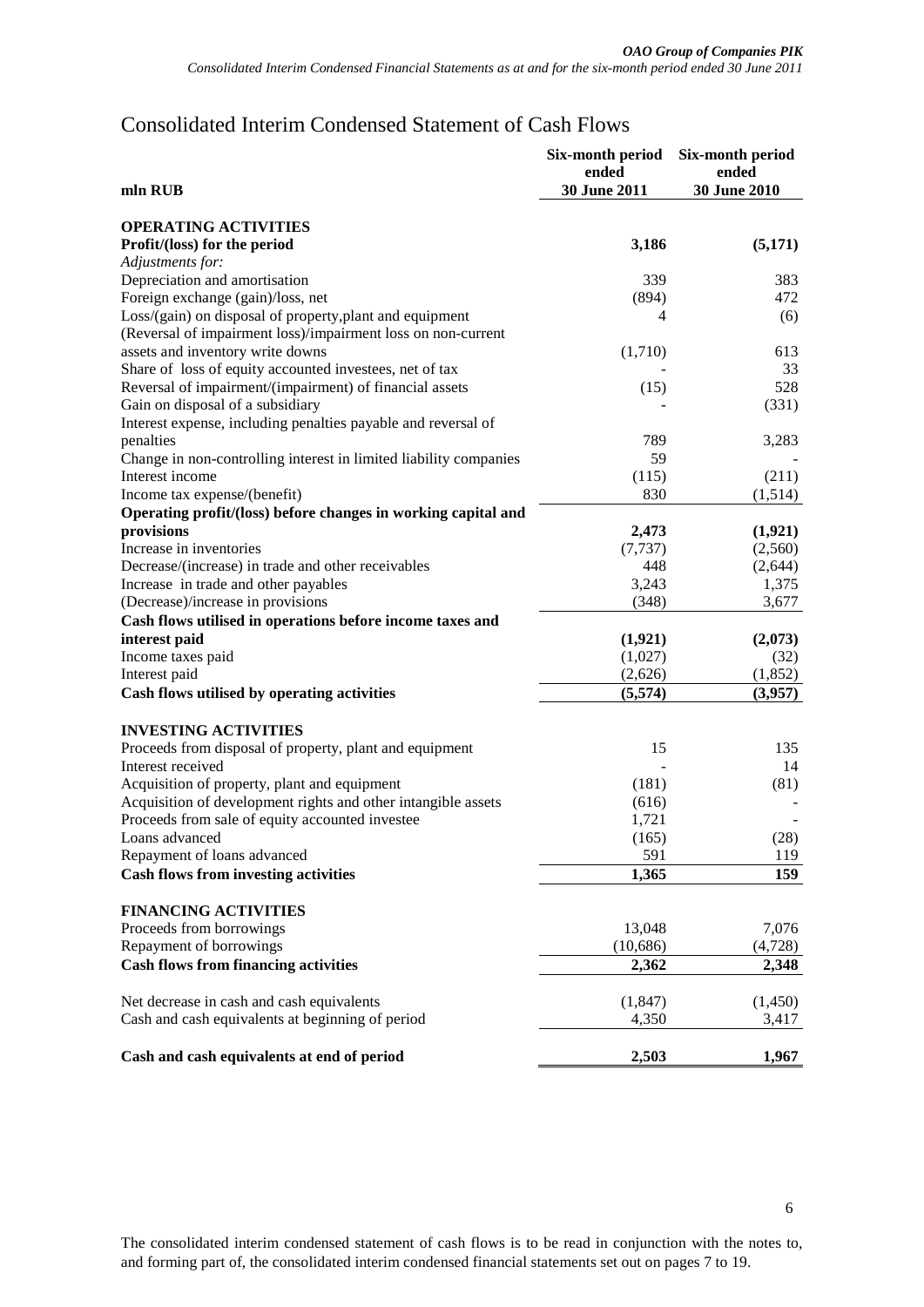<span id="page-6-2"></span><span id="page-6-0"></span>Notes to the Consolidated Interim Condensed Financial Statements

## <span id="page-6-1"></span>**1 Reporting entity**

OAO Group of Companies PIK (the "Company") is a company domiciled in the Russian Federation. The consolidated interim condensed financial statements of the Company as at and for the six-month period ended 30 June 2011 comprise the Company and its subsidiaries (together referred to as the "Group") and the Group's interests in equity accounted investees.

The consolidated financial statements of the Group as at and for the year ended 31 December 2010 are available upon request from the Company's registered office at 19 Barrikadnaya st., Moscow, 123001, Russian Federation or at [www.pik.ru.](http://www.pik.ru/)

### **2 Statement of compliance**

These consolidated interim condensed financial statements have been prepared in accordance with International Financial Reporting Standard IAS 34 *Interim Financial Reporting*. They do not include all of the information required for full annual financial statements, and should be read in conjunction with the consolidated financial statements of the Group as at and for the year ended 31 December 2010.

## **3 Functional and presentation currency**

The national currency of the Russian Federation is the Russian Rouble ("RUB"), which is the functional currency of the Company and its subsidiaries and the currency in which these consolidated interim condensed financial statements are presented. All financial information presented in RUB has been rounded to the nearest million.

# **4 Significant accounting policies**

#### *Adoption of amended and revised IFRSs*

The accounting policies applied by the Group in these consolidated interim condensed financial statements are the same as those applied by the Group in its consolidated financial statements for the year ended 31 December 2010, except that the Group has adopted those amended/revised standards mandatory for financial annual periods beginning on 1 January 2011.

| <b>Standards</b>                                     | <b>Effective for annual periods</b><br>beginning on or after |
|------------------------------------------------------|--------------------------------------------------------------|
|                                                      |                                                              |
| IAS 1 (Amended) Presentation of Financial Statements | 1 January 2011                                               |
| IAS 24 (Revised) Related Party Disclosure            | 1 January 2011                                               |
| IAS 27 (Amended) Consolidated and Separate Financial |                                                              |
| <i>Statements</i>                                    | 1 July 2010                                                  |
| IAS 32 (Amended) Financial instruments: Presentation | 1 February 2010                                              |
| IAS 34 (Amended) Interim Financial Reporting         | 1 January 2011                                               |
| IFRS 3 (Amended) Business Combinations               | 1 July 2010                                                  |
| IFRS 7 (Amended) Financial Instruments: Disclosures  | 1 January 2011                                               |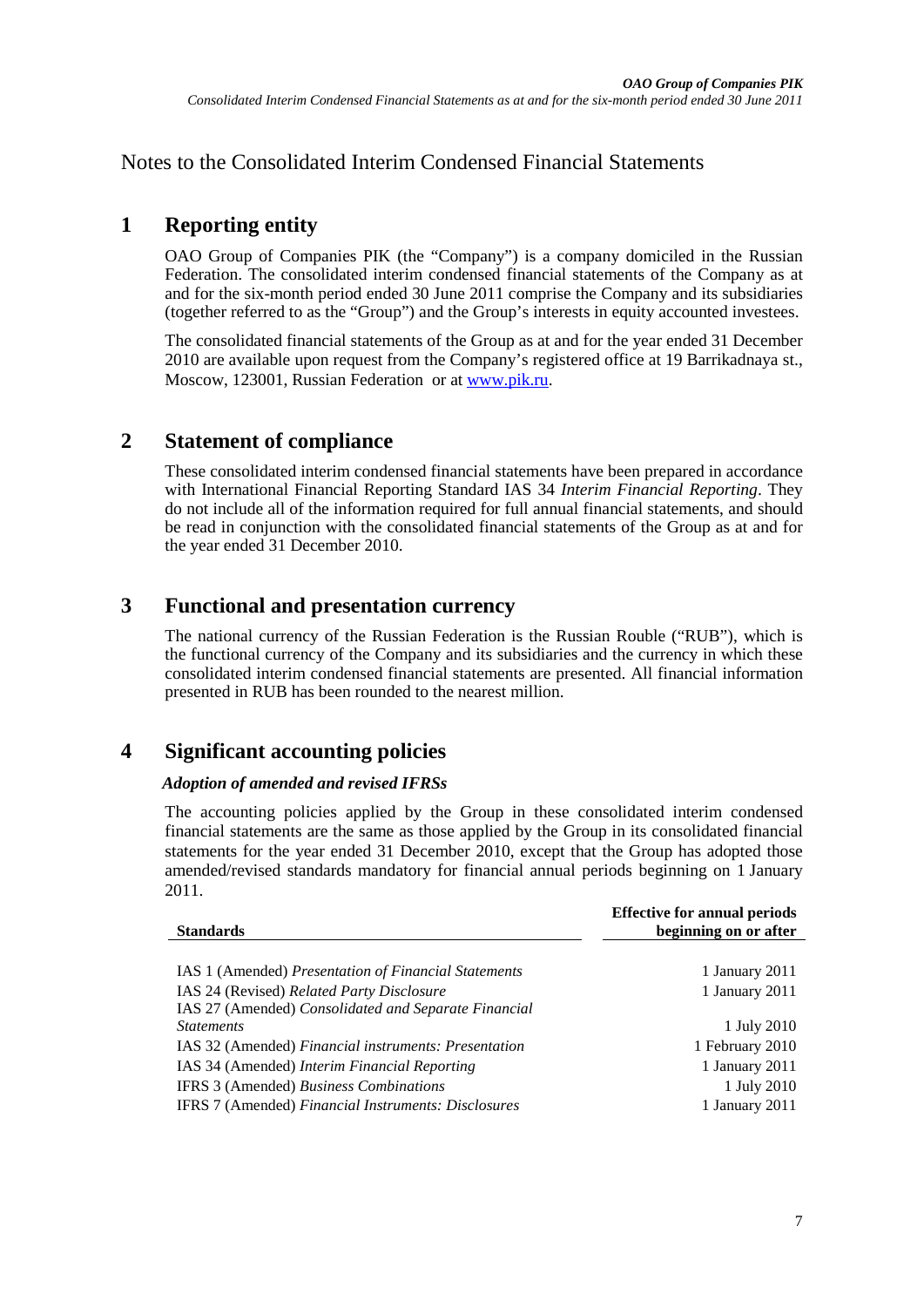Amended IAS 1 *Presentation of Financial Statements* clarifies that disaggregation of changes in each component of equity arising from transactions recognized in other comprehensive income is required to be presented, but may be presented either in the statement of changes in equity or in the notes.

Revised IAS 24 *Related Party Disclosures* provides a revised definition of a related party which includes new relationships. Revised IAS 24 became effective as at 1 January 2011 and requires retrospective application.

Amended IAS 27 *Consolidated and Separate Financial Statements* clarifies consequential amendments to other related International Financial Reporting Standards.

Amended IAS 32 *Financial Instruments: Presentation* incorporates changes in respect of the classification of rights issues and their accounting.

Amended IAS 34 *Interim Financial Reporting* provides additional examples to the list of events or transactions that require disclosure.

Amended IFRS 3 *Business Combinations* incorporates transitional requirements for contingent consideration from a business combination that occurred before the effective date of revised IFRS 3 and limited the accounting policy choice to measure non-controlling interest.

Amended IFRS 7 *Financial Instruments: Presentation* incorporates a number of clarifications to the existing disclosure requirements.

The above amendments and revisions did not have a significant effect on the Group's consolidated interim condensed financial statements.

#### *New accounting pronouncements*

A number of new Standards and amendments to Standards were not yet effective for the sixmonth period ended June 2011, and have not been applied in these consolidated interim condensed financial statements.

|                                                      | <b>Effective for annual</b><br>periods beginning on or |
|------------------------------------------------------|--------------------------------------------------------|
| <b>Standards</b>                                     | after                                                  |
|                                                      |                                                        |
| IAS 1 (Amended) Presentation of Financial Statements | 1 July 2012                                            |
| IAS 12 (Amended) Income Taxes                        | 1 January 2012                                         |
| IAS 27 (Amended) Consolidated and Separate Financial |                                                        |
| <i>Statements</i>                                    | 1 January 2013                                         |
| IAS 28 (Amended) Investments in Associates and Joint |                                                        |
| <b>Ventures</b>                                      | 1 January 2013                                         |
| <b>IFRS 9 Financial Instruments</b>                  | 1 January 2013                                         |
| <b>IFRS 10 Consolidated Financial Statements</b>     | 1 January 2013                                         |
| IFRS 12 Disclosure of Interests in other entities    | 1 January 2013                                         |
| <b>IFRS</b> 13 Fair Value Measurement                | 1 January 2013                                         |

The adoption of the pronouncements listed above is not expected to have a significant impact on the Group's consolidated financial statements in future periods except for those discussed below.

Amended IAS 1 *Presentation of Financial Statements* requires a separate presentation of items of other comprehensive income that may be reclassified to profit or loss in the future from those that will never be reclassified to profit or loss. Amended IAS 1 will be effective for annual periods beginning on or after 1 July 2012 and requires retrospective application.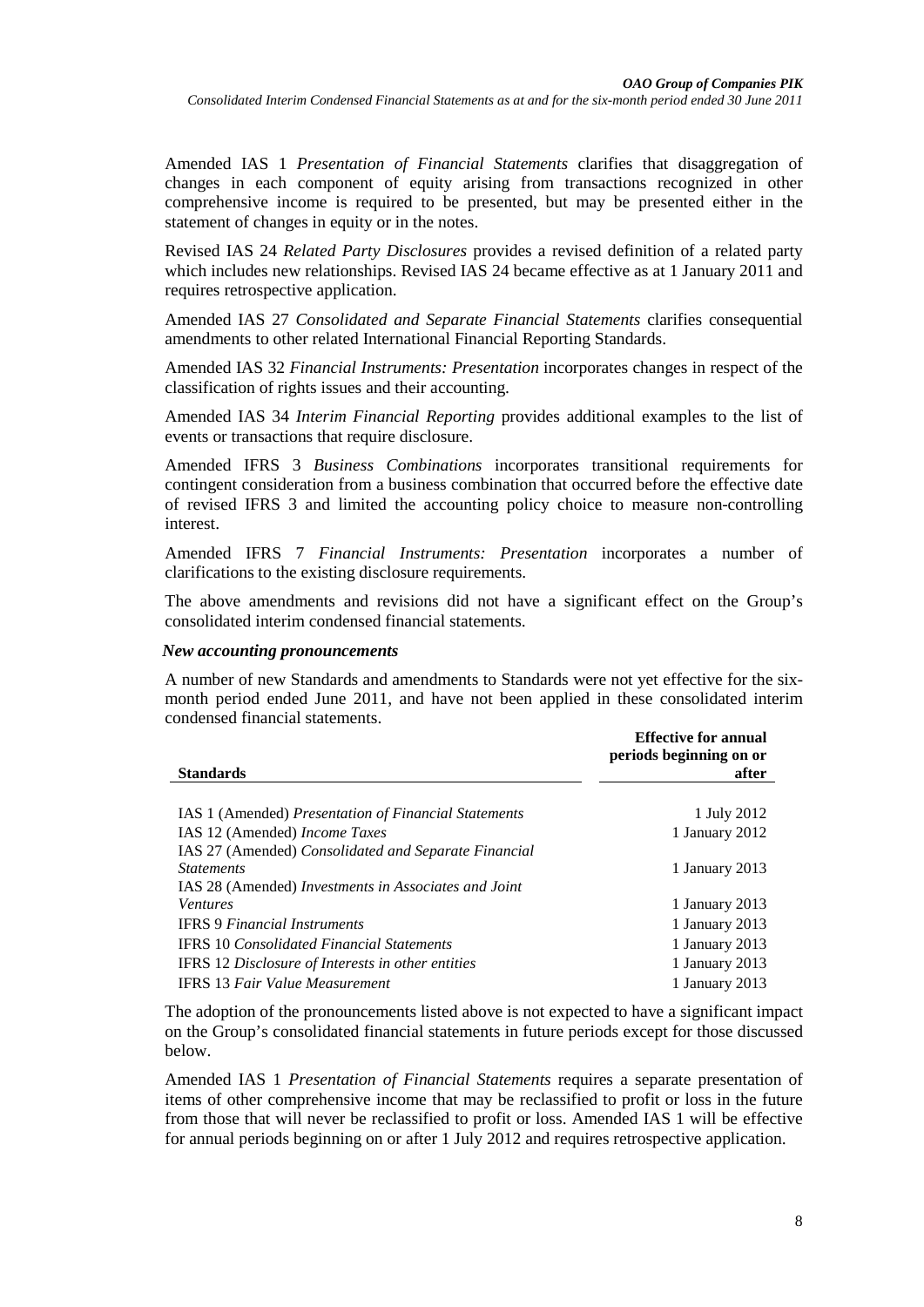IFRS 9 *Financial Instruments* will be effective for annual periods beginning on or after 1 January 2013. The new standard is to be issued in several phases and is intended to replace International Financial Reporting Standard IAS 39 *Financial Instruments: Recognition and Measurement.*

The first and second phases of IFRS 9 *Financial Instruments* were finalised in November 2009 and October 2010, respectively, and relate to the recognition and measurement of financial assets and liabilities. The Group recognises that the new standard introduces many changes to the accounting for financial instruments. The impact of these changes will be analysed during the course of the project as further phases of the standard are issued during 2011.

IFRS 13 *Fair Value Measurement* provides a revised definition of fair value, establishes a framework for measuring fair value and sets out expanded disclosure requirements for fair value measurements. IFRS 13 will be effective for annual periods beginning on or after 1 January 2013 and requires prospective application.

### **5 Estimates**

The preparation of consolidated interim condensed financial statements requires Management to make judgements, estimates and assumptions that affect the application of accounting policies and the reported amounts of assets and liabilities, income and expense. Actual results may differ from these estimates. In preparing these consolidated interim condensed financial statements, the significant judgements made by Management in applying the Group's accounting policies and the key sources of estimation uncertainty were the same as those that applied to the consolidated financial statements as at and for the year ended 31 December 2010.

During the six-month period ended 30 June 2011 Management reassessed its estimates with respect to non-financial assets and inventories (note [14\)](#page-13-0).

## **6 Financial risk management**

The Group's financial risk management objectives and policies are consistent with those disclosed in the consolidated financial statements as at and for the year ended 31 December 2010.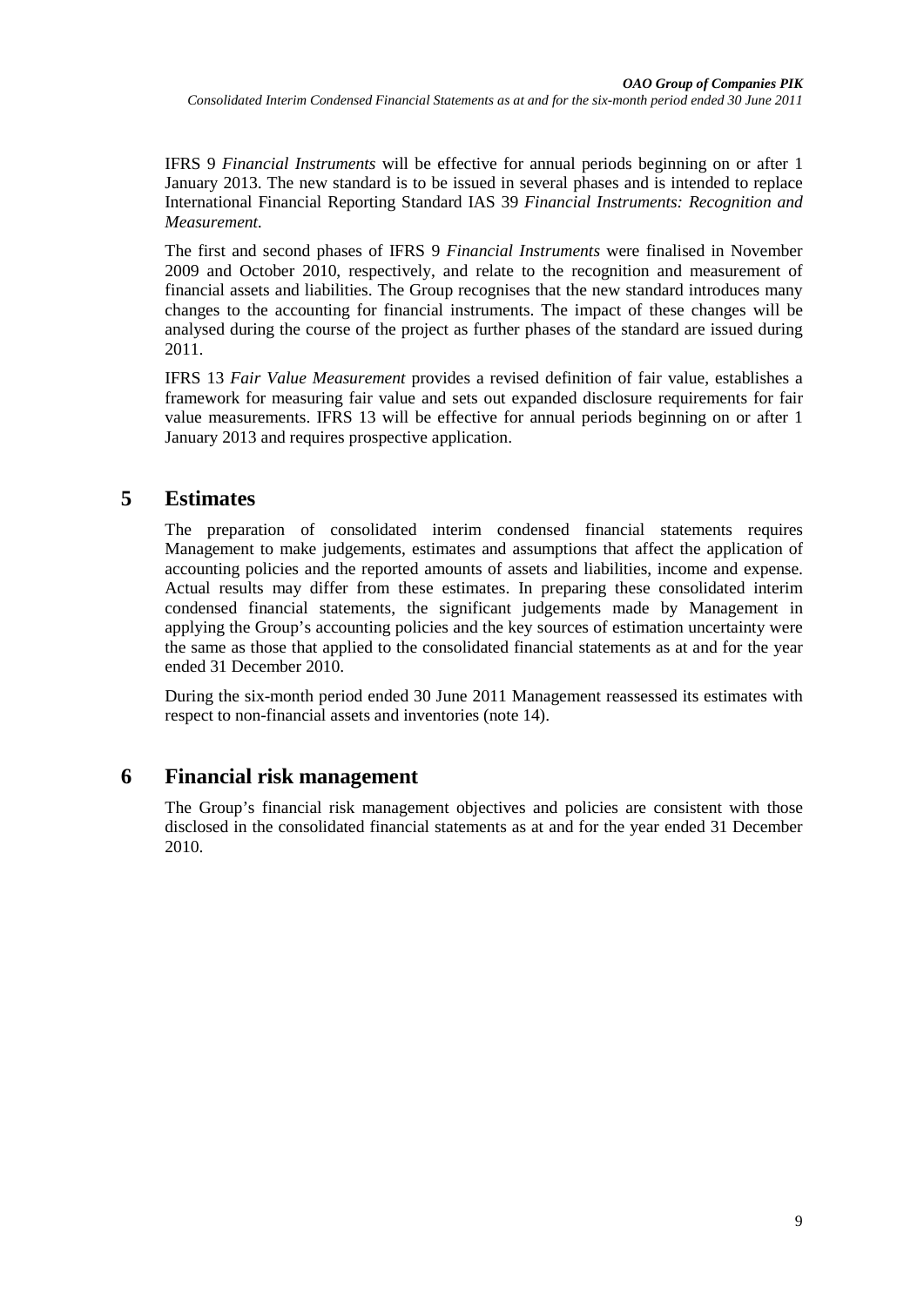#### *OAO Group of Companies PIK*

*Consolidated Interim Condensed Financial Statements as at and for the six-month period ended 30 June 2011*

# **7 Operating segments**

#### *(i) Segment profit and losses*

|                                                   | Real estate development           |                          | <b>Construction segment</b>       |        | <b>Industrial segment</b>         |       | <b>Other</b>                      |       | <b>Total</b>                      |          |
|---------------------------------------------------|-----------------------------------|--------------------------|-----------------------------------|--------|-----------------------------------|-------|-----------------------------------|-------|-----------------------------------|----------|
| mln RUB                                           | Six-month period ended<br>30 June |                          | Six-month period ended<br>30 June |        | Six-month period ended<br>30 June |       | Six-month period ended<br>30 June |       | Six-month period ended<br>30 June |          |
|                                                   | 2011                              | 2010                     | 2011                              | 2010   | 2011                              | 2010  | 2011                              | 2010  | 2011                              | 2010     |
| External revenues                                 | 17,323                            | 9,700                    | 2,027                             | 2,800  | 947                               | 605   | 1,456                             | 1,280 | 21,753                            | 14,385   |
| Inter-segment revenue                             |                                   | $\overline{\phantom{a}}$ | 7,651                             | 7,942  | 1,155                             | 1,179 | 944                               | 805   | 9,750                             | 9,926    |
| Total revenue for reportable<br>segments          | 17,323                            | 9,700                    | 9,678                             | 10,742 | 2,102                             | 1,784 | 2,400                             | 2,085 | 31,503                            | 24,311   |
| Interest income                                   | 174                               | 253                      |                                   |        |                                   |       |                                   |       | 175                               | 256      |
| Interest expense                                  | (2,283)                           | (2,364)                  | (21)                              | (27)   |                                   |       | (86)                              | (47)  | (2,390)                           | (2, 438) |
| Depreciation and amortisation                     | 19                                | 176                      | 88                                | 87     | 76                                | 57    | 119                               | 63    | 302                               | 383      |
| Reportable segment<br>profit/(loss) before income |                                   |                          |                                   |        |                                   |       |                                   |       |                                   |          |
| tax                                               | 3,273                             | (2,156)                  | (19)                              | (142)  | (132)                             | (163) | (51)                              | 33    | 3,071                             | (2, 428) |
| Capital expenditure                               | 51                                | 11                       | 99                                | 58     | 16                                | 3     | 15                                | 8     | 181                               | 80       |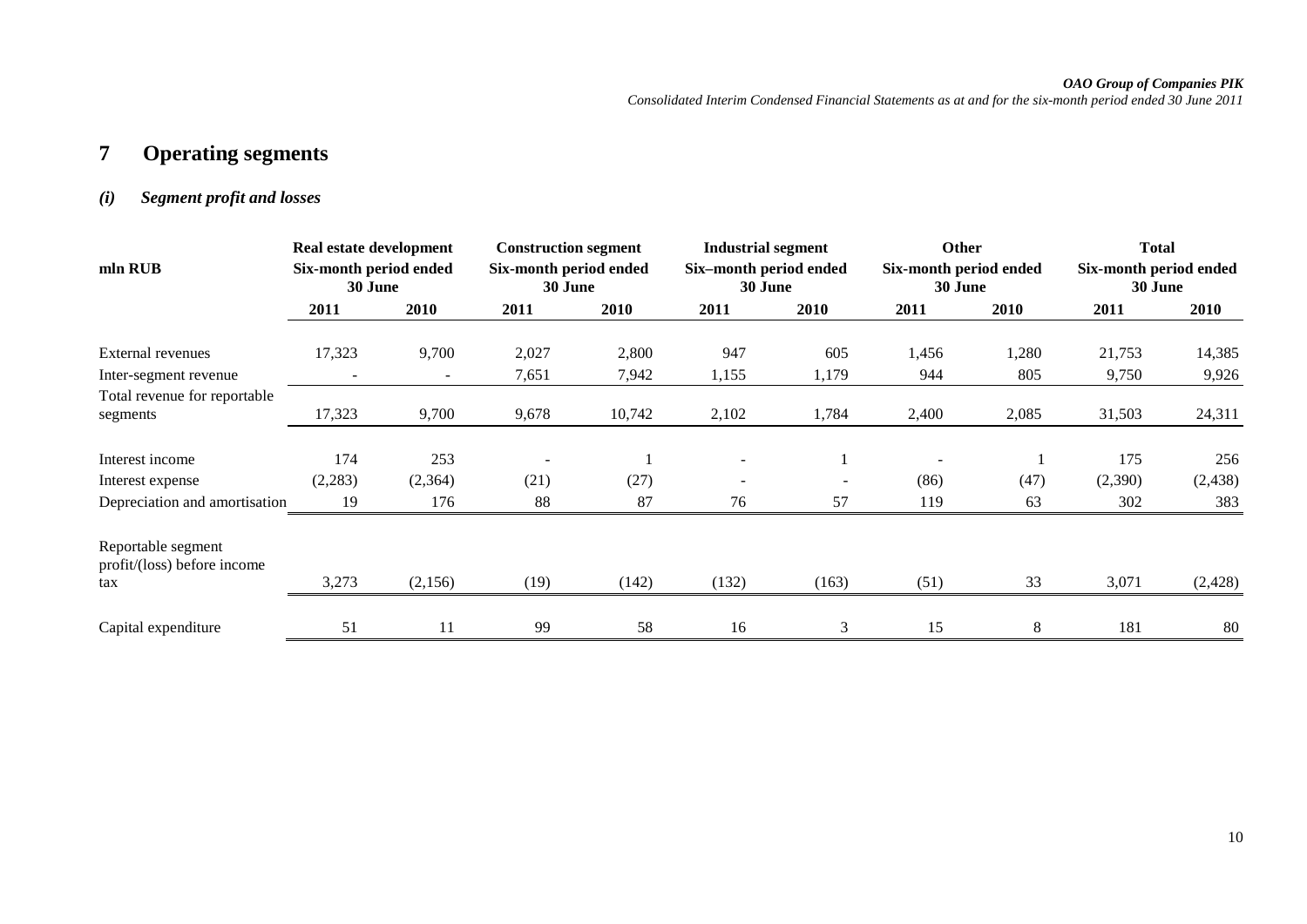#### *(ii) Reconciliations of reportable segment revenue and profit or loss*

|                                                                                         | <b>30 June 2011</b><br>mln RUB | <b>30 June 2010</b><br>mln RUB |
|-----------------------------------------------------------------------------------------|--------------------------------|--------------------------------|
| <b>Revenues</b>                                                                         |                                |                                |
| Total revenue for reportable segments                                                   | 31,503                         | 24,311                         |
| Revenue of entities not included in reportable                                          |                                |                                |
| segments                                                                                | 59                             | 25                             |
| Elimination of inter-segment revenue                                                    | (9,750)                        | (9,926)                        |
| Other                                                                                   | 982                            | 716                            |
| Consolidated revenue                                                                    | 22,794                         | 15,126                         |
| <b>Profit or loss</b>                                                                   |                                |                                |
| Segment profit/(loss) before income tax<br>Impairment of property, plant and equipment, | 3,071                          | (2, 428)                       |
| intangible assets, inventories                                                          | 1,710                          | (613)                          |
| Timing differences relating to recognition of                                           |                                |                                |
| costs                                                                                   | (1,535)                        | (3,193)                        |
| Long-term lease agreements termination                                                  |                                | 857                            |
| Provision for doubtful accounts and reversal of                                         |                                |                                |
| provision accrued in previous period                                                    | 779                            | (528)                          |
| Penalties and fines                                                                     | 76                             | (919)                          |
| Other (expenses)/income                                                                 | (85)                           | 139                            |
| Consolidated profit/(loss) from continuing                                              |                                |                                |
| operations before income tax                                                            | 4,016                          | (6,685)                        |

#### *(iii) Geographical information*

The Real Estate Development, Construction, Industrial and Other segments are managed on a Russian basis, but operate in three principal geographical areas: Moscow, Moscow Region and other regions.

In presenting information on the basis of geographical information, revenue is based on the geographical location of development sites.

|                      |                     | <b>External revenues</b> |  |  |  |
|----------------------|---------------------|--------------------------|--|--|--|
|                      | <b>30 June 2011</b> | <b>30 June 2010</b>      |  |  |  |
|                      | mln RUB             | mln RUB                  |  |  |  |
|                      |                     |                          |  |  |  |
| <b>Moscow</b>        | 11,188              | 7,567                    |  |  |  |
| <b>Moscow Region</b> | 8,822               | 5,862                    |  |  |  |
| Other regions        | 1,743               | 956                      |  |  |  |
|                      | 21,753              | 14,385                   |  |  |  |

### **8 Seasonality of operations**

Higher revenues in the construction industry in Russia are usually experienced in the second half of each year when construction works are completed and formally accepted by state commissions.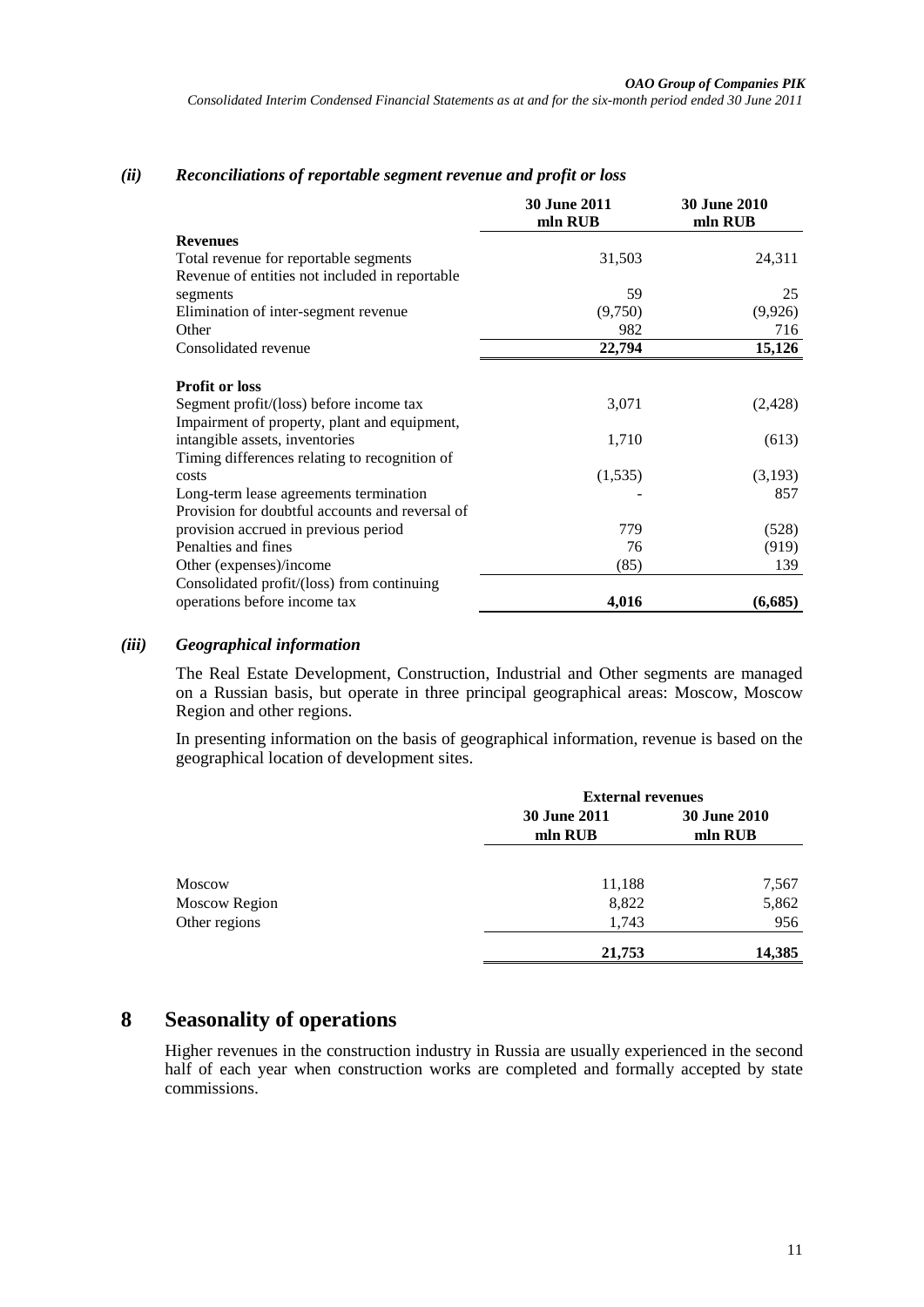### **9 Assets held for sale**

|                                            | 2011                             |                                         | 2010                               |              |
|--------------------------------------------|----------------------------------|-----------------------------------------|------------------------------------|--------------|
| <b>Mln RUB</b>                             | ZAO<br><b>Ochakovsky</b><br>ZhBK | ZAO<br><b>Ochakovsky</b><br><b>ZhBK</b> | <b>Park-City</b><br><b>Project</b> | <b>Total</b> |
| Property, plant and equipment              | 19                               | 17                                      |                                    | 17           |
| Investments in equity accounted            |                                  |                                         |                                    |              |
| investees                                  |                                  |                                         | 1,752                              | 1,752        |
| Inventories                                | 3,299                            | 1.747                                   | 1.217                              | 2,964        |
| Trade and other receivables                | 831                              | 70                                      |                                    | 70           |
| Cash and cash equivalents                  | 618                              |                                         |                                    |              |
| Assets classified as held for sale         | 4,767                            | 1.834                                   | 2,969                              | 4,803        |
| Current liabilities                        | 3,496                            | 1,582                                   | 1,249                              | 2,831        |
| Liabilities classified as held for<br>sale | 3,496                            | 1,582                                   | 1.249                              | 2,831        |

### <span id="page-11-0"></span>**10 Revenue**

*Revenue from sales of apartments*

|                                                       | <b>30 June 2011</b> | <b>30 June 2010</b> |
|-------------------------------------------------------|---------------------|---------------------|
| Completion                                            |                     |                     |
| - Buildings                                           | 22                  | 9                   |
| - Saleable area, thousand square meters               | 256                 | 129                 |
| - Underground garages                                 |                     |                     |
| - Free standing garages                               | 3                   |                     |
| - Sellable parking spaces                             | 1,371               | 109                 |
| Sale of premises                                      |                     |                     |
| - Premises sold in buildings completed in current     |                     |                     |
| period, thousand square meters                        | 185                 | 109                 |
| - Premises sold in buildings completed in prior       |                     |                     |
| periods, thousand square meters                       | 75                  | 43                  |
|                                                       | 260                 | 152                 |
|                                                       |                     |                     |
| Parking spaces sold in buildings completed in current |                     |                     |
| period                                                | 442                 | 74                  |

In 2010 and 2011 the Group initiated a series of transactions with the Group's suppliers aimed at settling the balances of trade payables with apartments. During the six-month period ended 30 June 2011 revenue from sale of apartments in exchange for goods and services received amounted to RUB 2,739 million (2010: RUB 1,755 million).

#### *Sale of construction services*

Construction services in the amount of RUB 2,149 million (2010: RUB 3,159 million) were provided to developers of buildings where the Group participates as a constructor.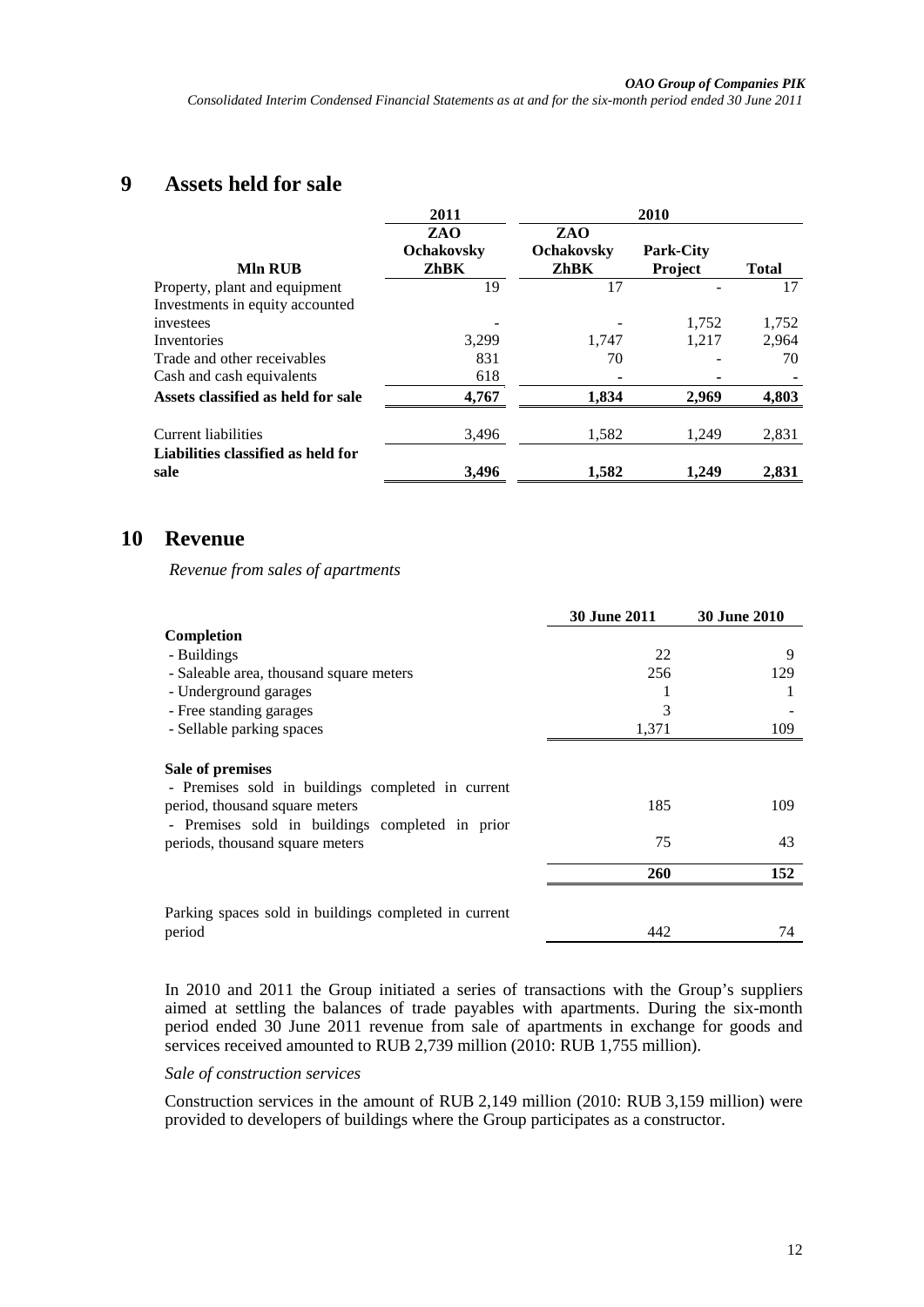## <span id="page-12-0"></span>**11 Finance income**

| mln RUB                                    | <b>30 June 2011</b> | <b>30 June 2010</b> |  |
|--------------------------------------------|---------------------|---------------------|--|
| Reversal of bank penalties                 | 1,312               |                     |  |
| Foreign exchange gains                     | 894                 |                     |  |
| Interest income                            | 115                 | 211                 |  |
| Reversal of impairment of financial assets | 15                  |                     |  |
| Other financial income                     | 67                  |                     |  |
|                                            |                     |                     |  |
|                                            | 2.403               | 211                 |  |

### <span id="page-12-1"></span>**12 Finance costs**

| mln RUB                                                 | <b>30 June 2011</b> | <b>30 June 2010</b> |  |
|---------------------------------------------------------|---------------------|---------------------|--|
| Interest expense                                        | 1,963               | 2,103               |  |
| Penalties for late repayment of loans                   | 138                 | 1,180               |  |
| Change in non-controlling interest in limited liability |                     |                     |  |
| companies                                               | 59                  |                     |  |
| Foreign exchange losses                                 |                     | 472                 |  |
| Losses on impairment of financial assets                | -                   | 528                 |  |
|                                                         | 2,160               | 4,283               |  |

In addition to the borrowing costs recognized in profit or loss, borrowing costs of RUB 641 million (2010: RUB 86 million) were capitalized as part of inventory.

### <span id="page-12-2"></span>**13 Income tax (expense)/benefit**

Income tax expense is recognised based on Management's best estimate of the weighted average annual income tax rate expected for the full financial year applied to pre tax income of the interim period.

| <b>30 June 2011</b> | <b>30 June 2010</b> |  |
|---------------------|---------------------|--|
|                     |                     |  |
|                     |                     |  |
| (674)               | (292)               |  |
|                     |                     |  |
|                     | 1,344               |  |
| (60)                | (503)               |  |
| (734)               | 549                 |  |
|                     |                     |  |
| (96)                | 965                 |  |
| (830)               | 1,514               |  |
|                     |                     |  |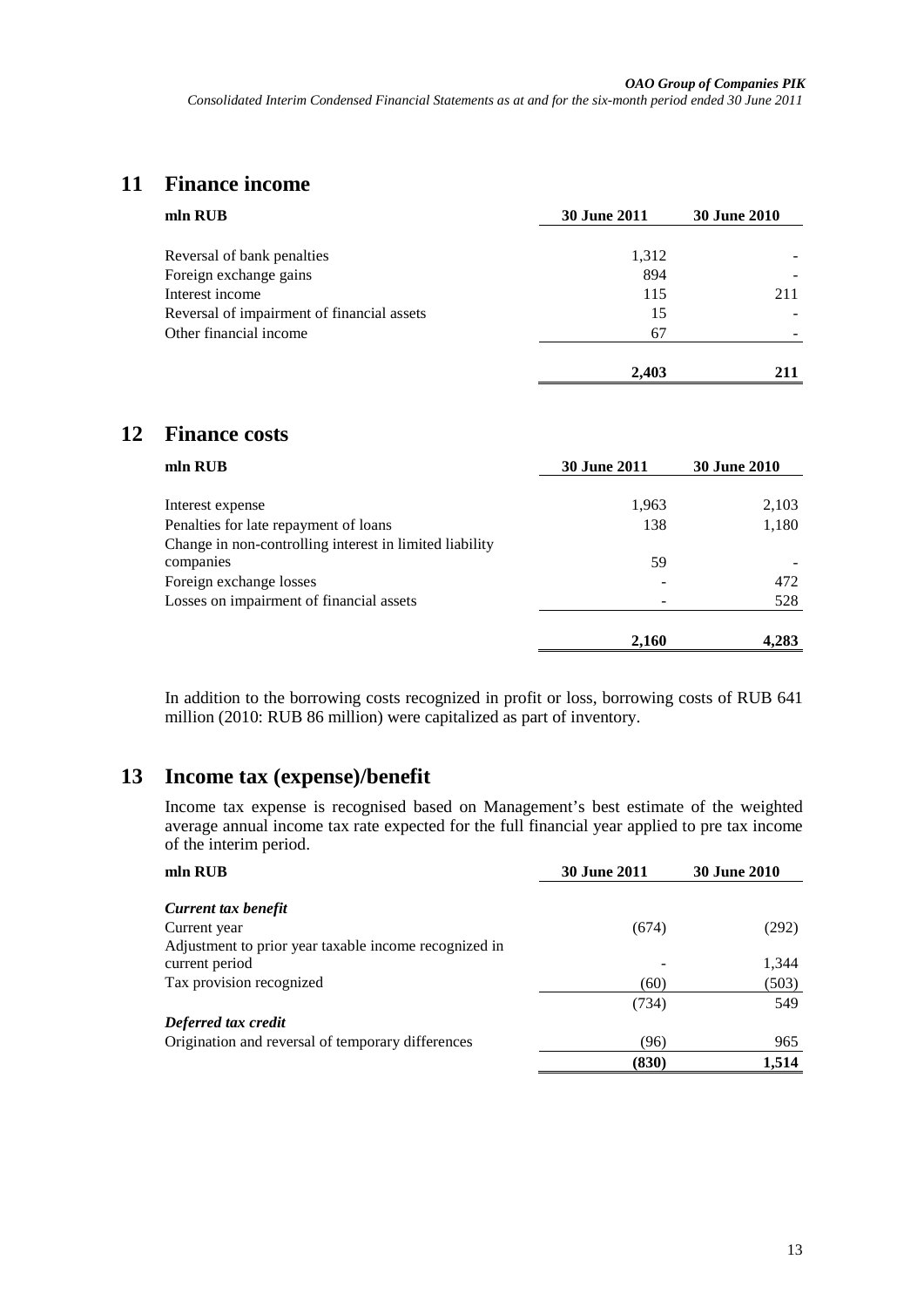### <span id="page-13-0"></span>**14 Impairment losses and reversal of impairment on non-financial assets**

During the six-month period ended 30 June 2011 the Group reversed impairment losses and recognized additional impairment losses in respect of the following non-financial assets primarily as a result of revisions to the time schedules of construction projects, plant utilisation capacity and changes in real estate market prices.

| mln RUB                                                         | <b>30 June 2011</b> | <b>30 June 2010</b> |  |
|-----------------------------------------------------------------|---------------------|---------------------|--|
| <b>Impairment loss recognized in respect of:</b>                |                     |                     |  |
| Property, plant and equipment                                   | (117)               | (242)               |  |
| Development rights and equity accounted investees               | (53)                | (2,860)             |  |
| Write-down of inventory                                         | (188)               | (738)               |  |
|                                                                 | (358)               | (3,840)             |  |
| <b>Reversal of impairment loss and write-down of inventory:</b> |                     |                     |  |
| Property, plant and equipment                                   | 495                 |                     |  |
| Development rights                                              | 1.278               | 1,664               |  |
| Inventory                                                       | 295                 | 1,563               |  |
|                                                                 | 2,068               | 3,227               |  |
| Impairment losses and reversal of impairment loss, net          | 1,710               | (613)               |  |

## <span id="page-13-1"></span>**15 Other income and expenses**

|                                                       | 2011<br>mln RUB | 2010<br>mln RUB |
|-------------------------------------------------------|-----------------|-----------------|
| Effect of termination long-term land lease agreements | -               | 857             |
| Gain on disposal of subsidiaries                      |                 | 331             |
| Penalties and fines, including reversals              | 584             | (1,039)         |
| Other income and expenses, net                        | (41)            | (70)            |
|                                                       | 543             | 79              |

During the six-month period ended 30 June 2011 the Group reversed penalties and fines accrued in previous period on the amount of RUB 862 million in respect of wholesale contracts with local authorities.

### **16 Provisions**

|                                 | 2011    | 2010    |  |
|---------------------------------|---------|---------|--|
|                                 | mln RUB | mln RUB |  |
| Provision for costs to complete | 19.134  | 19,622  |  |
| Tax provision                   | 1.878   | 1,738   |  |
|                                 | 21,012  | 21,360  |  |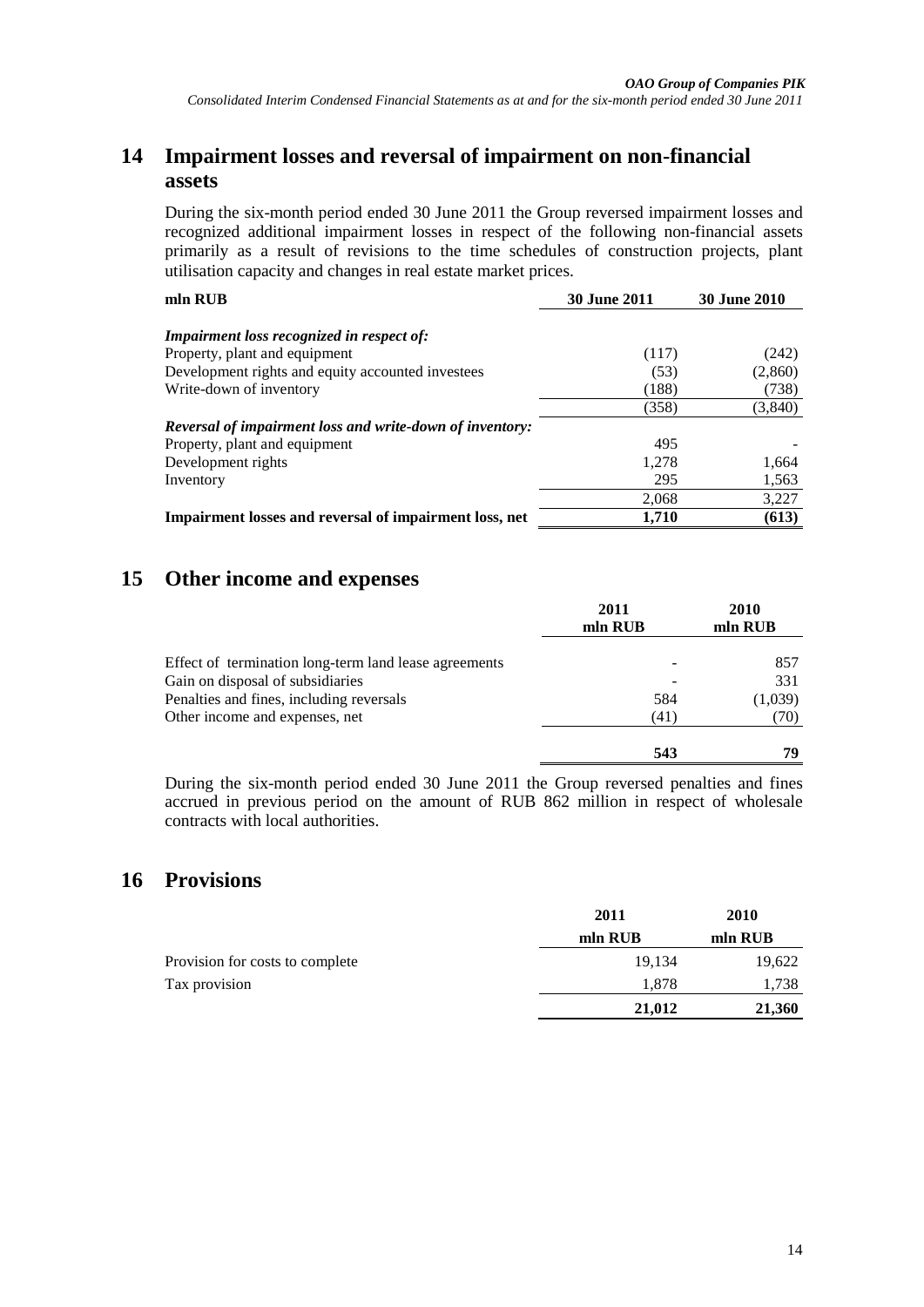# **17 Loans and borrowings**

|                                             | <b>30 June 2011</b> |    |                                  |        |
|---------------------------------------------|---------------------|----|----------------------------------|--------|
| mln RUB                                     | <b>Total</b>        |    | Overdue Under 1 year 1 - 5 years |        |
| <b>Secured bank loans</b>                   |                     |    |                                  |        |
| RUB - fixed at 11.6-14%                     | 37,632              |    | 8,539                            | 28,743 |
| RUB - fixed at 12%-14%, repayable on        |                     |    |                                  |        |
| demand                                      | 1,196               |    | 1,196                            |        |
| RUB – variable at Central Bank of Russia    |                     |    |                                  |        |
| refinancing rate $+4\%$                     |                     |    | 350                              |        |
| $USD - fixed$ at $10-11\%$                  | 278                 |    | 185                              | 93     |
| USD - fixed at 10%, repayable on demand     | 3,740               |    | 3,740                            |        |
| <b>Unsecured bank loans</b>                 |                     |    |                                  |        |
| USD - fixed at 15% - 16%                    | 82                  |    | 82                               |        |
| <b>Unsecured loans from third parties</b>   |                     |    |                                  |        |
| $RUB$ - fixed at $0\%$                      | 66                  | 57 | 9                                |        |
| RUB - fixed at $0.1\%$ - $10\%$             | 143                 | 17 | 102                              | 24     |
| RUB - fixed at 10.1% - 18%                  | 404                 | 1  | 326                              | 77     |
| USD - fixed at 3% - 12%                     | 58                  |    | 58                               |        |
| <b>Unsecured loans from related parties</b> |                     |    |                                  |        |
| RUB - fixed at 12%                          | 323                 |    | 323                              |        |
| Interest payable                            | 1,110               |    | 1,110                            |        |
|                                             | 45,032              | 75 | 16,020                           | 28,937 |

| 31 December 2010                         |              |       |                                  |       |
|------------------------------------------|--------------|-------|----------------------------------|-------|
| mln RUB                                  | <b>Total</b> |       | Overdue Under 1 year 1 - 5 years |       |
| <b>Secured bank loans</b>                |              |       |                                  |       |
| RUB - fixed at 11.6-14%                  | 4,955        |       | 1,900                            | 3,055 |
| RUB - fixed at 12-16%, payable on demand | 22,903       |       | 22,903                           |       |
| $USD$ - fixed at 10-15%                  | 6,725        | 6,086 | 377                              | 262   |
| USD - fixed at 10.3 payable on demand    | 4,417        |       | 4,417                            |       |
| Unsecured loans from third parties       |              |       |                                  |       |
| $RUB$ - fixed at $0\%$                   | 56           | 56    |                                  |       |
| $RUB - fixed at 0.1\% - 10\%$            | 98           | 38    | 41                               | 19    |
| RUB - fixed at 10.1% - 16%               | 2,021        | 10    | 431                              | 1,580 |
| $USD$ - fixed at 3-12%                   | 66           | 8     | 58                               |       |
| Unsecured loans from related parties     |              |       |                                  |       |
| RUB - fixed at 12%                       | 323          |       | 323                              |       |
| Interest payable                         | 1,132        |       | 1,132                            |       |
| <b>Penalties payable</b>                 | 1,282        |       | 1,282                            |       |
|                                          | 43,978       | 6,198 | 32,864                           | 4,916 |

At 30 June 2011 the following assets secured bank loans:

- property, plant and equipment with a carrying value of RUB 3,630 million (2010: RUB 3,617 million);
- development rights with a carrying value of RUB 1,652 million (2010: RUB 972 million);
- residential and commercial property under construction with a total saleable area of 83 thousand square meters and with a carrying value of RUB 4,343 million in Moscow and the Moscow Region (31 December 2010: 215 thousand square meters and with a carrying value of RUB 10,967 million);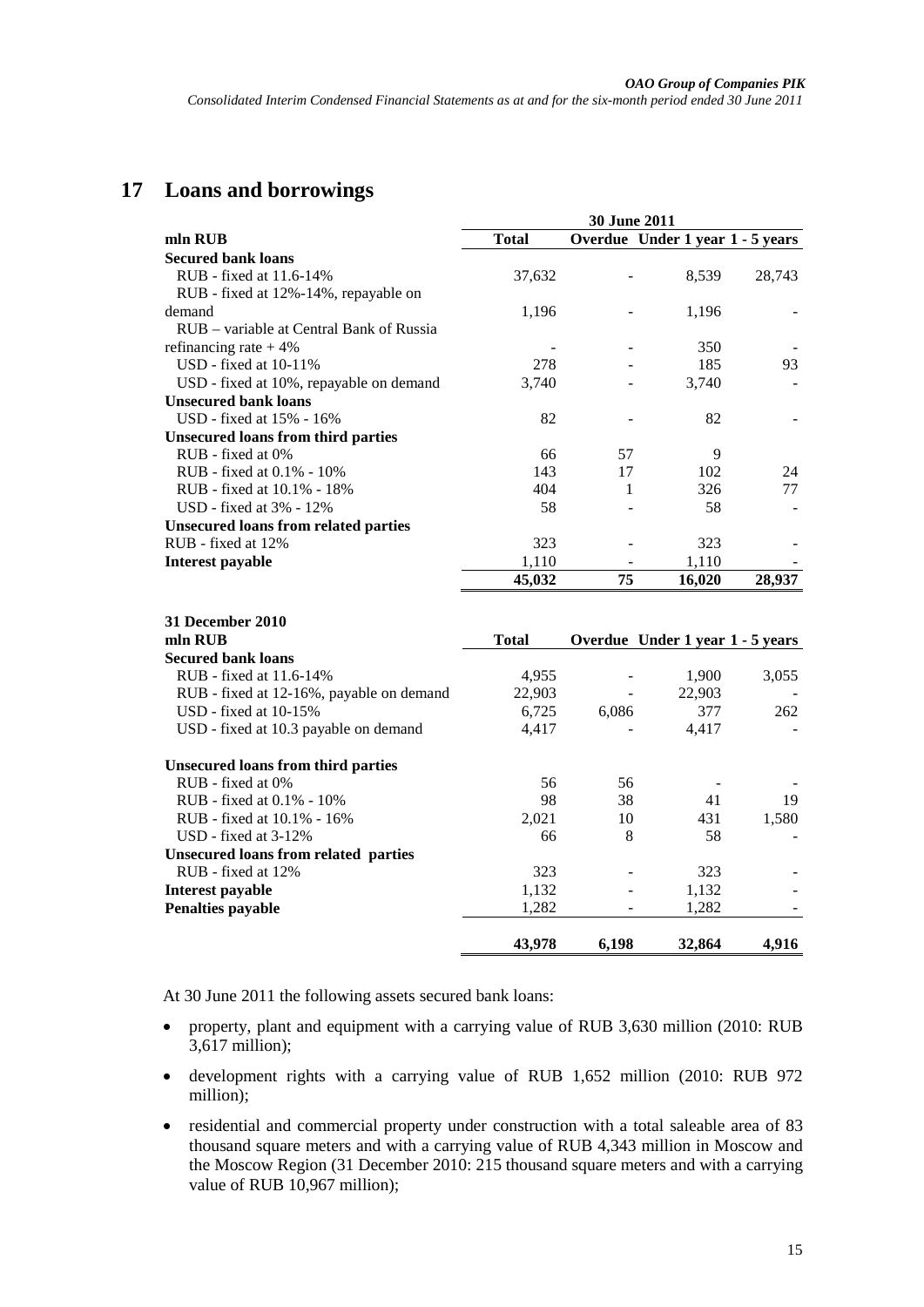shares of the following subsidiaries which comprise a substantial part of the Group:

|                                      | 2011       |            |            | 2010       |
|--------------------------------------|------------|------------|------------|------------|
|                                      | Number of  | % of share | Number of  | % of share |
|                                      | shares     | capital    | shares     | capital    |
|                                      |            |            |            |            |
| OAO DSK-2                            | 51,950,334 | 98         | 51,950,334 | 98         |
| <b>OAO DSK-3</b>                     | 1,747,081  | 81         | 1,747,081  | 81         |
| OAO 480 KGI                          | 1,556,430  | 100        | 1,556,430  | 100        |
| <b>OAO KHZ</b>                       | 1,454,600  | 92         | 1,454,600  | 92         |
| <b>OAO 160 DSK</b>                   | 1,219,628  | 75         | 1,219,628  | 75         |
| OAO Zavod Gazstroymash               | 387,421    | 87         |            |            |
| ZAO Pervaya Ipotechnaya Kompanya-    |            |            |            |            |
| Region (PIK-Region)                  | 334,000    | 100        | 334,000    | 100        |
| <b>ZAO TP Red East</b>               | 37,317     | 93         | 37,317     | 93         |
| <b>OAO KSRZ</b>                      | 48,170     | 100        |            |            |
| OAO 100 KGI                          | 10,016     | 77         | 10.016     | 77         |
| ZAO Stroybusinesscenter              | 10,000     | 100        | 10,000     | 100        |
| ZAO Podmoskovye 160 DSK              | 5,811      | 63         | 5,811      | 63         |
| <b>ZAO</b> Monetchik                 | 100        | 100        | 100        | 100        |
| ZAO PIK Zapad                        |            |            | 110        | 100        |
| <b>OOO NSS</b>                       |            | 100        |            | 100        |
| OOO StroyInvest                      |            | 100        |            | 100        |
| OOO Semigor                          |            |            |            | 100        |
| OOO Status Land                      |            | 100        |            | 100        |
| <b>OAO</b> Waystone                  |            | 100        |            |            |
| OOO Kholdingovaya Kompanya           |            |            |            |            |
| Upravlenie Experimentalnoy Zastroyki |            |            |            |            |
| Novokurkino                          |            |            |            | 100        |

The Group's loan agreements contain a number of covenants and restrictions, which include, but are not limited to, financial ratios, maximum amount of debt, and cross-default provisions. Covenant breaches generally permit lenders to demand accelerated repayment of the principal and interest. As at 30 June 2011 the Group breached the following financial covenants in various loan agreements with the carrying value of RUB 4,936 million (2010: RUB 27,320 million): debt to EBITDA ratio, amounts payable under lawsuits against the Group. Management does not believe that early repayment of the loans will be requested. Amendments to the loans covenants are currently being considered by the lenders, and Management expects them to be approved in the near future.

In June 2011 the Group obtained a letter from its major creditor which confirmed that the bank does not intend to demand early repayment of loans totalling RUB 26,037 million as a consequence of the breach of covenants. These loans have been classified as non-current loans as at 30 June 2011.

### **18 Commitments**

The Group entered into a number of co-investment contracts, where payments have not been made in full, and contracts to provide construction services. However, significant funds have been collected from individuals through pre-sale agreements to finance the projects. Therefore, the Group has contractual obligations to complete the buildings within its normal operating cycle. As at 30 June 2011 commitments under these contracts amounted to approximately RUB 51,675 million (31 December 2010: RUB 60,118 million). These commitments also cover the costs to construct apartments or/and social infrastructure for municipal authorities.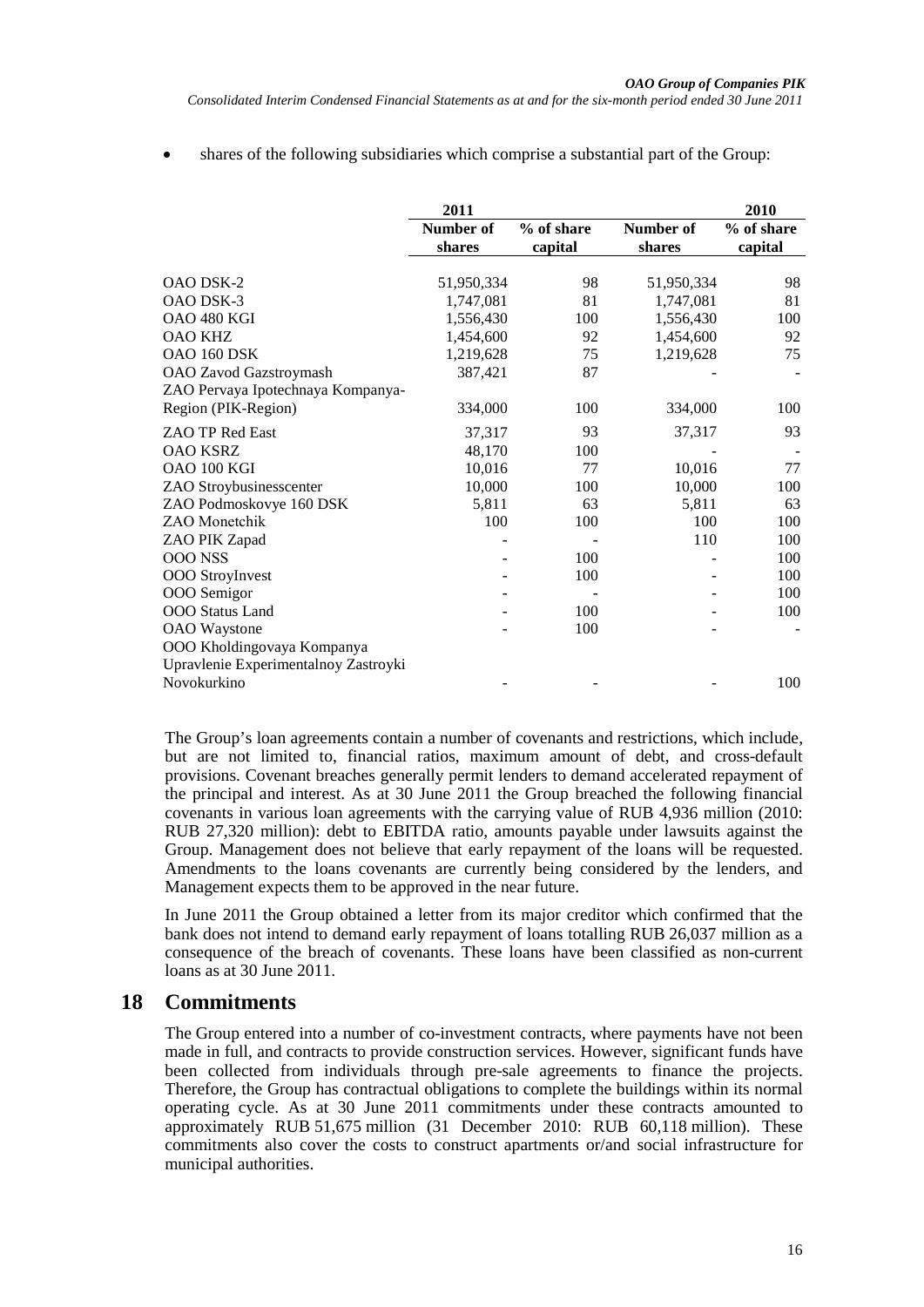## **19 Contingencies**

Except as described below, the contingencies of the Group related to insurance, warranties and taxation did not change significantly from the contingencies reported in the consolidated financial statements as at and for the year ended 31 December 2010.

#### *Litigation*

The Group is defending itself in respect of various claims and legal proceedings related to supply and service contracts. The aggregate of these claims is RUB 2,765 million as at 30 June 2011 (31 December 2010: RUB 2,050 million). These amounts have been fully provided for as at 30 June 2011. Management does not believe that the ultimate resolution of such matters will have a material adverse impact on the Group's operations.

In addition, in 2008 the Group entered into an agreement to obtain the right to lease a land plot in Nizhny Novgorod from local authorities. In 2010 the lease agreement was terminated. The party to the lease agreement has challenged the Group's actions with respect to the termination of the contract. Should the Group fail to defend its position successfully in court, it would be required to pay RUB 1,200 million as the remaining payment under the agreement to the authorities. Management of the Group believes that it is possible, but not probable, that an outflow of economic resources would be required as a consequence of this claim since the position of the claimant lacks legal grounds.

#### *Taxation contingencies*

In 2010 one of the Group's subsidiaries deducted interest expense related to loans provided by the Company based on Management's interpretation of the Tax Code. Should the tax authorities successfully challenge the Group's tax position as not being in full conformity with applicable tax legislation, additional tax charges of RUB 1,547 million may be levied to the Group. Management has not provided any amounts in respect of such obligations in these consolidated interim condensed financial statements as it believes that it is possible, but not probable, that an outflow of economic benefits will be required to settle such obligations.

As at 30 June 2011, other contingent liabilities related to taxation amounted to approximately RUB 784 million.

### **20 Related party transactions**

#### **(a) Control relationships**

As at 30 June 2010 and 2011 the Group did not have either an immediate or ultimate parent company.

As at 30 June 2011 the Nafta Moskva Group and its ultimate beneficial owner Mr. Suleiman Kerimov controlled approximately 38.3% of the Company's ordinary shares. The Nafta Moskva Group is the beneficial owner of Lacero Trading Ltd and Holborner Services Limited.

In addition, five out of nine members of the Board of Directors, including its Chairman, are officers and directors of the Nafta Moskva Group or its affiliates.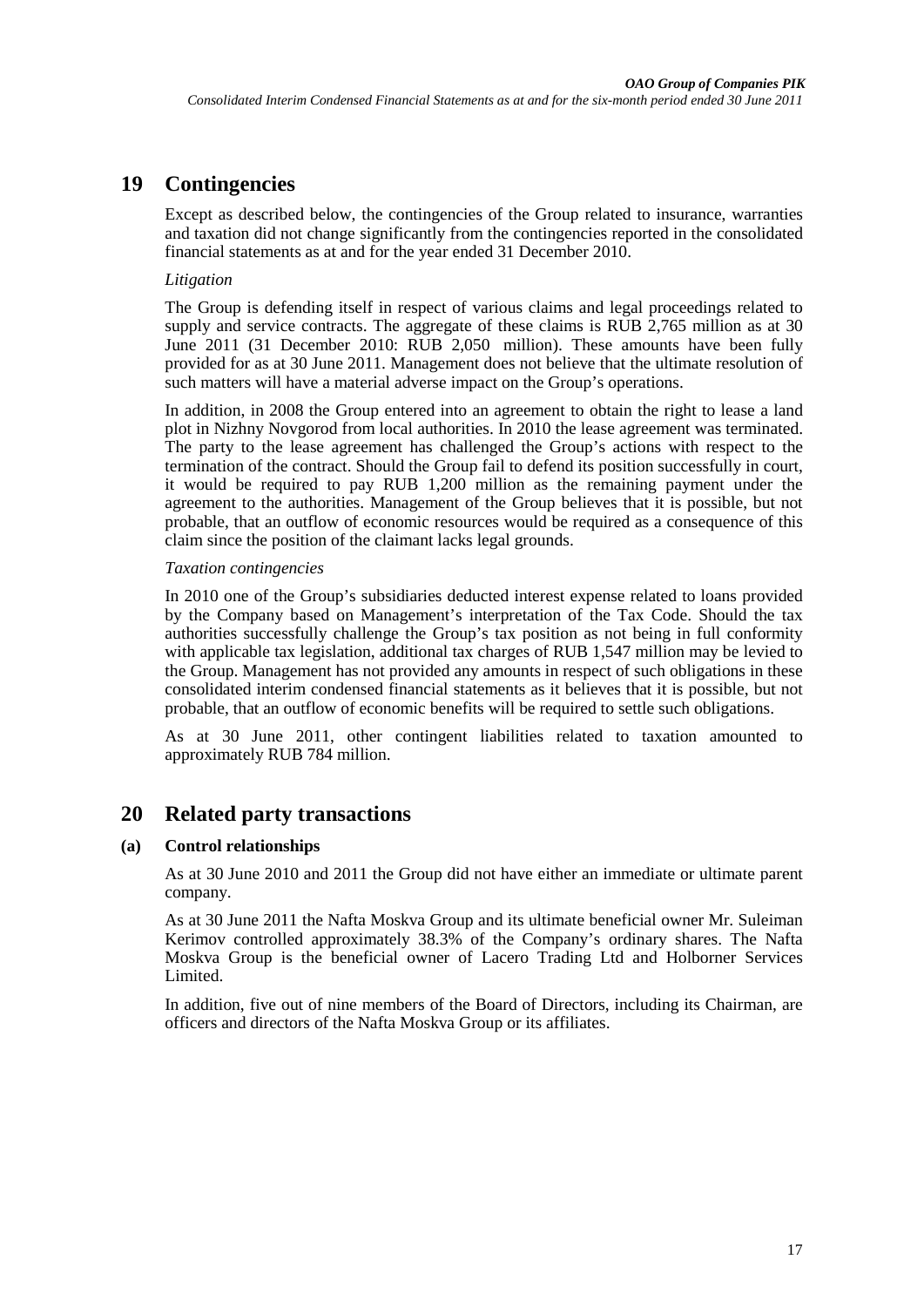#### **(b) Transactions with management and close family members**

#### *(i) Management remuneration*

Key management received remuneration of RUB 71 million during the six-month period ended 30 June 2011 (2010: RUB 49 million) including contributions to the state pension fund.

#### *(ii) Other transactions*

As at 30 June 2011 trade payables include advances received from executive directors under agreements to acquire property under construction in the amount of RUB 29 million.

#### **(c) Transactions with other related parties**

During 2010 the Group's other related party transactions were with the entities controlled by the founding shareholders. On 21 June 2011 the founding shareholders ceased to have representatives on the Company's Board of Directors. As a result, transactions and balances with such entities are no longer disclosed as related party transactions.

| mln RUB                                                                                                                                                                                                                                                                       | <b>30 June 2011</b> | <b>30 June 2010</b>     |
|-------------------------------------------------------------------------------------------------------------------------------------------------------------------------------------------------------------------------------------------------------------------------------|---------------------|-------------------------|
| Purchases from related parties                                                                                                                                                                                                                                                |                     |                         |
| Payments under property insurance contacts to an<br>insurance company controlled by founding                                                                                                                                                                                  |                     |                         |
| shareholders                                                                                                                                                                                                                                                                  | 29                  | 23                      |
|                                                                                                                                                                                                                                                                               | 29                  | 23                      |
| mln RUB                                                                                                                                                                                                                                                                       | <b>30 June 2011</b> | <b>31 December 2010</b> |
| <b>Balances with related parties</b><br>Loan receivable from a party related to a founding<br>shareholder<br>Loan receivable from a founding shareholder<br>Accounts receivable under co-investment agreements<br>with a related party controlled by founding<br>shareholders |                     | 580<br>15<br>381        |
|                                                                                                                                                                                                                                                                               |                     | 976                     |
| Loans payable and promissory notes due to companies<br>related to shareholders<br>Accounts payable under co-investment agreements<br>with a related party controlled by founding                                                                                              | 323                 | 323                     |
| shareholders                                                                                                                                                                                                                                                                  |                     | 94                      |
|                                                                                                                                                                                                                                                                               |                     | 417                     |

### **21 Events subsequent to the reporting date**

#### *Receipt of waivers from creditors*

In September 2011, the Group received a waiver from one of its creditors, Rosbank. Given that the date of this waiver is subsequent to the reporting period, the loan was classified as a current liability as at 30 June 2011.

#### *Receipt of funds from sale of development rights*

In August 2011 the Group completed a transaction to sell ZAO Ochakovskiy ZhBK, which was accounted for as asset held for sale as at 30 June 2011. The Group expects that the gain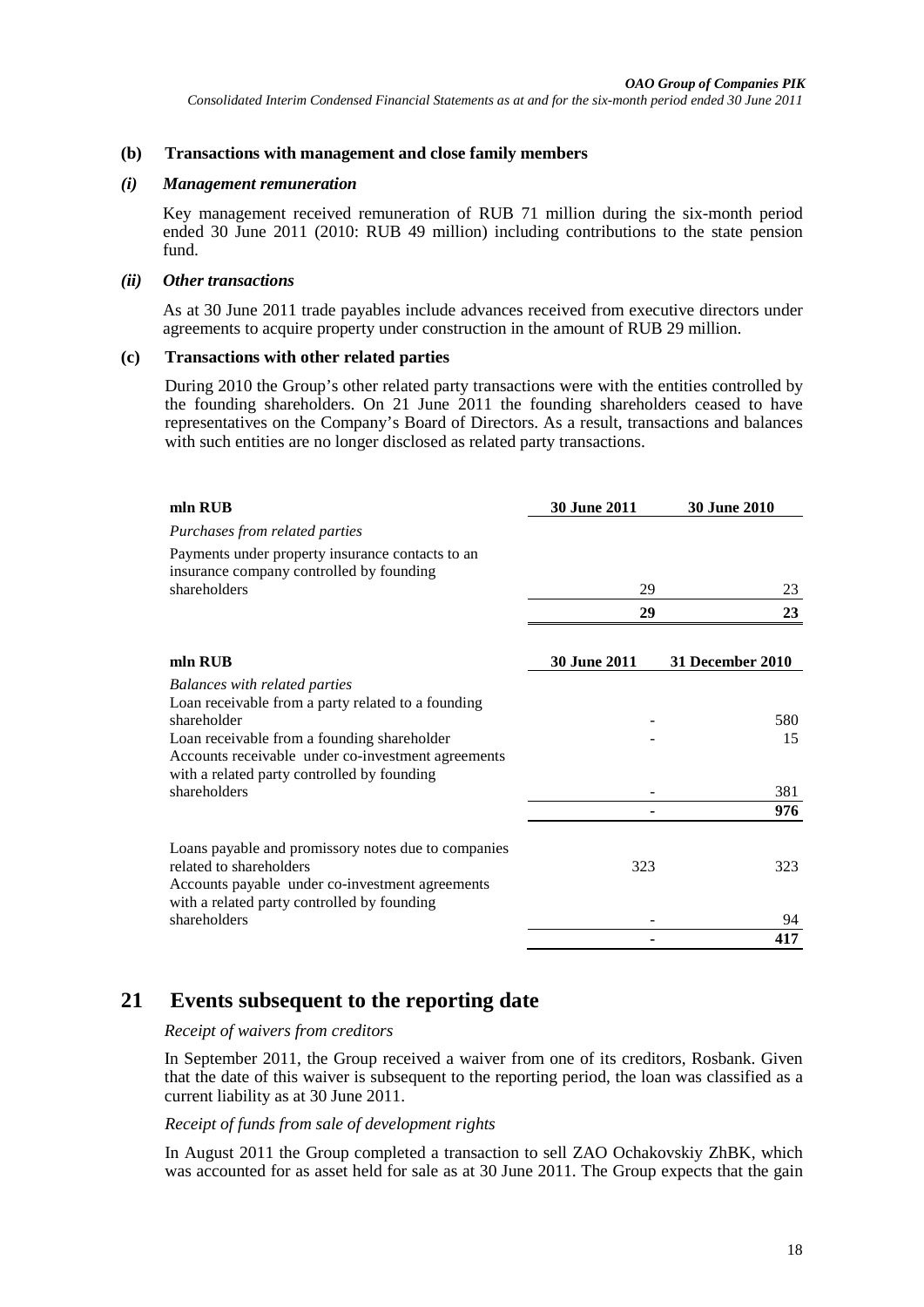on disposal will approximate RUB 1,000 million and will be included in the Group's consolidated financial statements as at and for the year ending 31 December 2011.

#### *Refinancing of a major loan*

In September 2011, the Group attracted a new long-term loan amounting to RUB 1,200 million. The loan matures in 2013-2015. With the proceeds the Group fully repaid an outstanding loan, classified as a current liability as at 30 June 2011 in the amount of RUR 1,196 million.

#### *Introduction of a new staff motivation plan*

On 8 September 2011 the Board of Directors of the Group approved a new staff motivation plan, which includes provisions for base salary, annual bonus payment and long-term share based remuneration plan ('option plan'). Under the above option plan, ten key members of Group's management will receive an equivalent of up to eight times of their respective annual salaries as a remuneration in 2014-2015, 50% of which will be settled in shares and the remainder – in cash. The amount of remuneration will depend on the performance of the Group and individual performance of the directors.

#### *Insolvency claim*

On 5 September 2011, a bankruptcy claim was filed against the Company due to its failure to timely pay legal fees in the amount of RUB 0.2 million awarded by an arbitrazh court in connection with earlier court proceedings. We believe that the bankruptcy claim is without merit because the amount alleged to be payable by the Group has been paid in full to the claimant subsequent to the date of claim. As a result, the claimant has subsequently filed a notion with the court requesting a termination of the proceedings. The court has scheduled a hearing to review the notion on 27 September 2011.

The bankruptcy claim constituted, or could be viewed as, an event of default under some of the Group's credit facilities. As a result RUB 24,354 million of loans classified as noncurrent liabilities as at 30 June 2011 may be requested for accelerated repayment, and, accordingly, reclassified as current, payable on demand. In addition, RUB 7,039 million classified as current may be reclassified to current, payable on demand. Management believes that it is unlikely that such accelerated repayments will be requested by the banks as a result of the above claim.